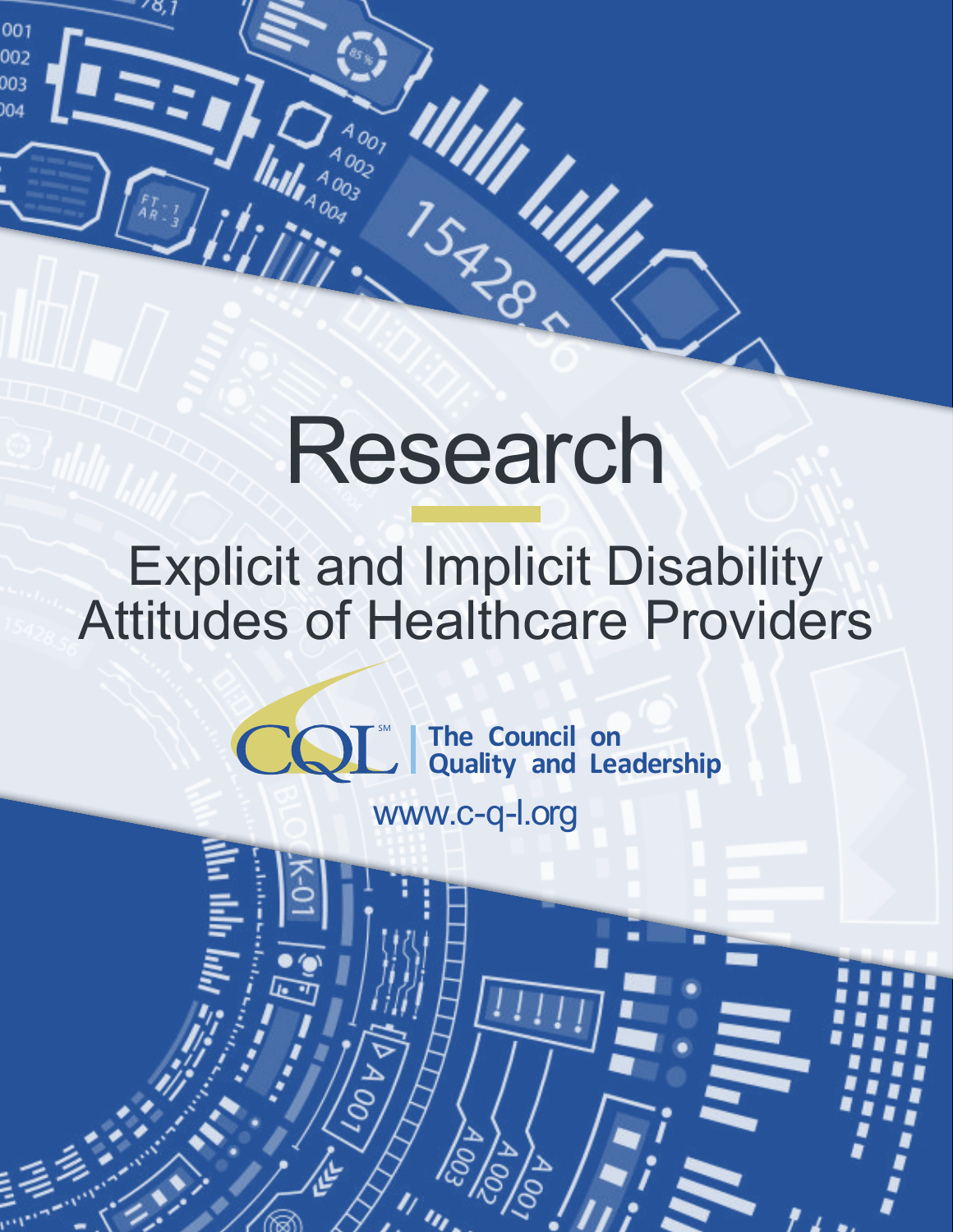# **Running head: PROVIDER DISABILITY ATTITUDES**

# **Explicit and Implicit Disability Attitudes of Healthcare Providers**

Laura VanPuymbrouck, Carli Friedman, & Heather Feldner

*Rehabilitation Psychology, 2020*

Laura VanPuymbrouck Department of Occupational Therapy Rush University

Carli Friedman CQL | The Council on Quality and leadership

Heather Feldner Division of Physical Therapy, Department of Rehabilitation Medicine University of Washington

#### **Reference:**

VanPuymbrouck, L., Friedman, C., & Feldner, H. (2020). Explicit and implicit disability attitudes of healthcare providers. *Rehabilitation Psychology.* Advance online publication. [https://doi.org/10.1037/rep0000317](https://psycnet.apa.org/doi/10.1037/rep0000317)

*© 2020, American Psychological Association. This paper is not the copy of record and may not exactly replicate the final, authoritative version of the article. Please do not copy or cite without authors' permission. The final article is available via its DOI: 10.1037/rep0000317*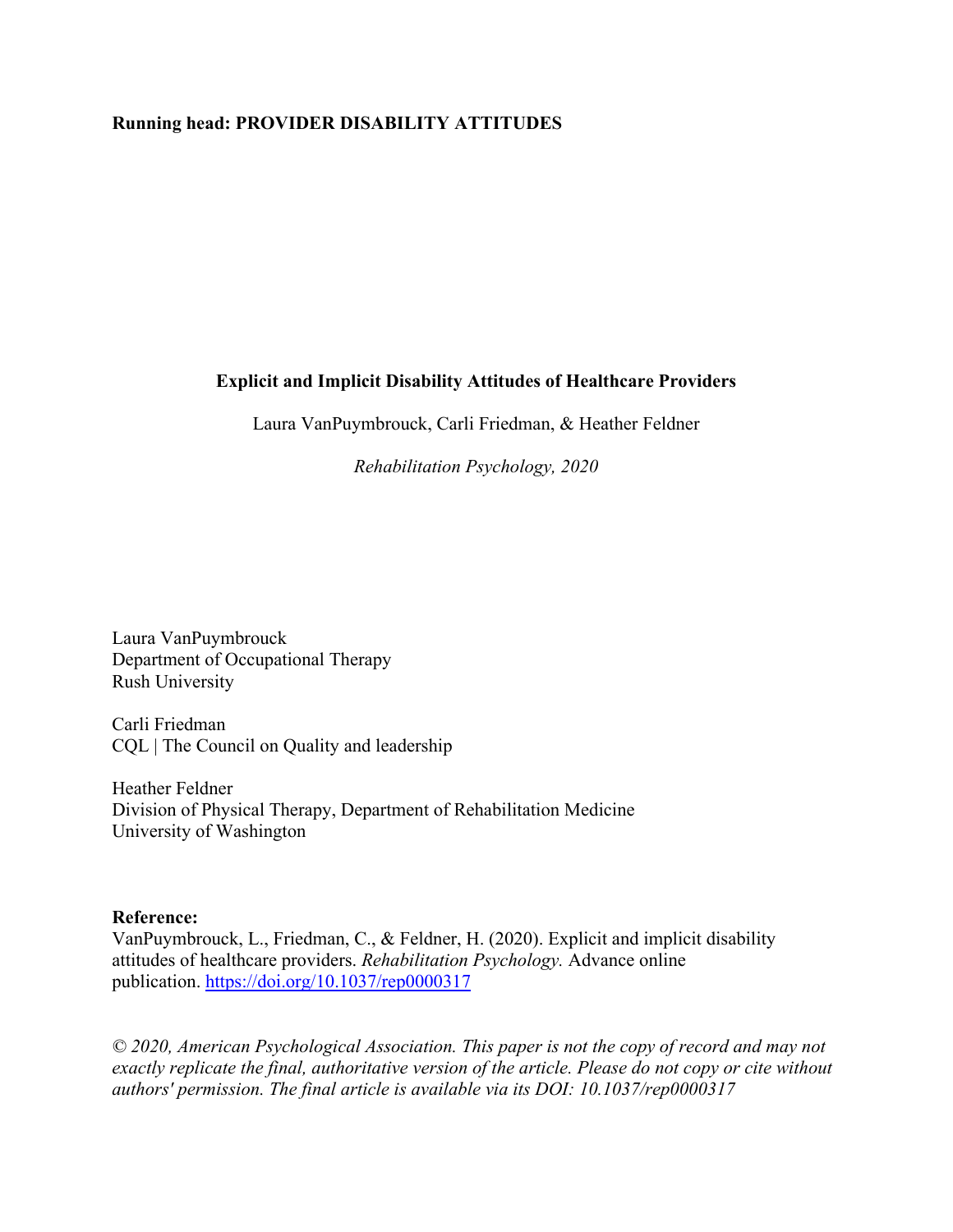#### **Abstract**

**Purpose/Objective.** Healthcare providers' attitudes of marginalized groups can be key factors that contribute to healthcare access and outcome disparities because of their influence on patient encounters as well as clinical decision-making. Despite a growing body of knowledge linking disparate health outcomes to providers' clinical decision-making, less research has focused on providers' attitudes about disability. The aim of this study was to examine providers' explicit and implicit disability attitudes, interactions between their attitudes, and correlates of explicit and implicit bias.

**Research Method/Design.** We analyzed secondary data from 25,006 healthcare providers about their disability attitudes. In addition to analyzing people's explicit and implicit attitudes (Disability Attitudes Implicit Association Test), we used Son Hing et al.'s (2008) model of twodimensional prejudice to compare provider's explicit and implicit attitudes. Finally, we used linear regression models to examine correlates of providers' explicit and implicit attitudes. **Results.** While on average, provider's explicit attitudes (*M* = 4.41) indicated little prejudice, their implicit attitudes ( $M = 0.54$ ) revealed they moderately preferred nondisabled people – they were aversive ableists. Correlates of providers' explicit and implicit attitudes also included age, gender, political orientation, and having relationships with disability (friends, family, and being a person with disability).

**Conclusions/Implications.** This study revealed that despite a majority of providers selfreporting not being biased against people with disabilities, implicitly, the overwhelming majority were biased. This study's findings can be used to better understand how provider disability bias can contribute to inequitable healthcare access and health outcomes for people with disabilities. **Keywords:** people with disabilities, explicit attitudes, implicit attitudes, healthcare, disparities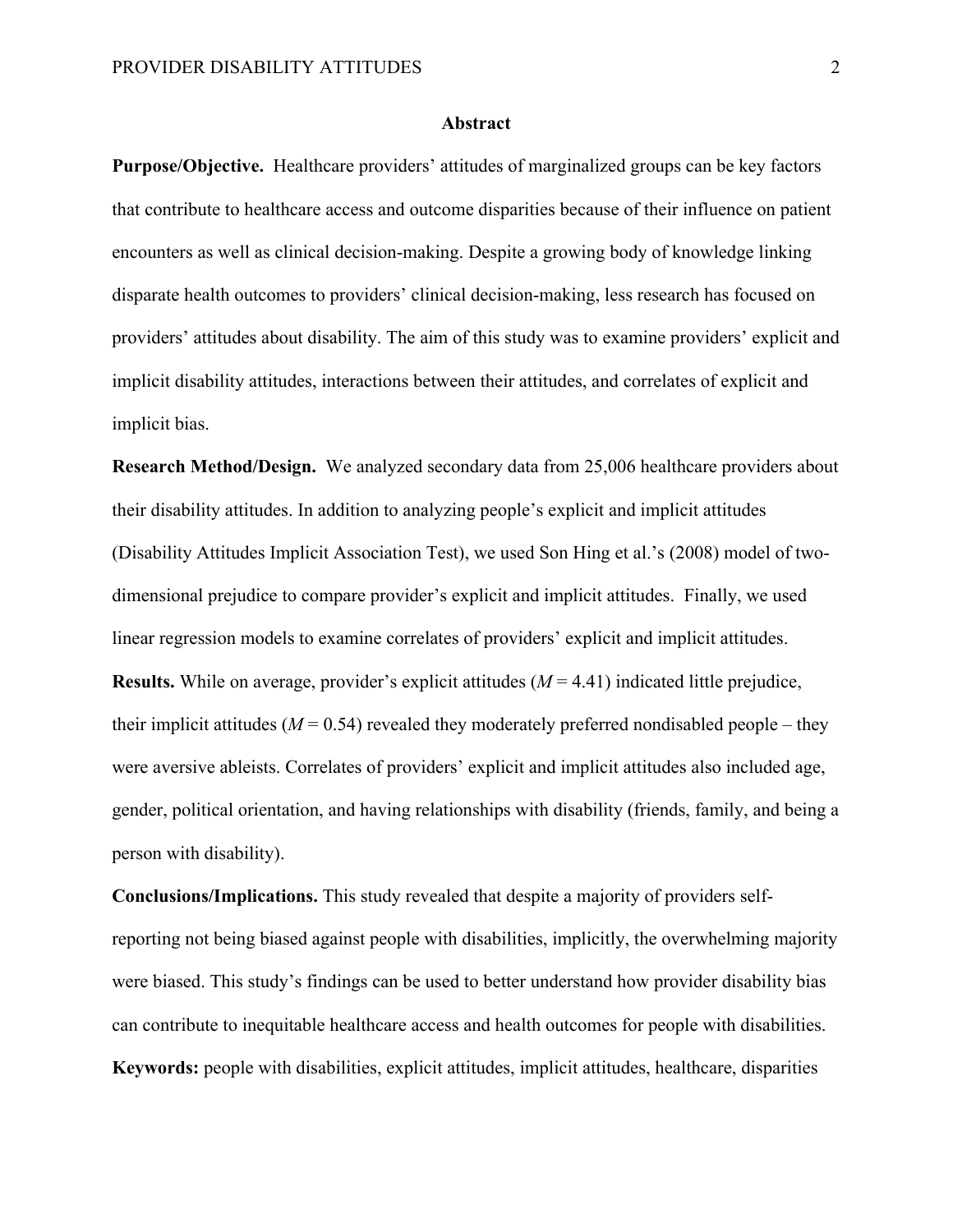# **Impact**

- The findings of this study suggest that healthcare providers in many cases are not cognizant of their own biases related to disability.
- It is evident that more research is needed to fully understand the impact of bias on people with disabilities in healthcare contexts, as well as to determine and implement effective means of reducing bias among providers.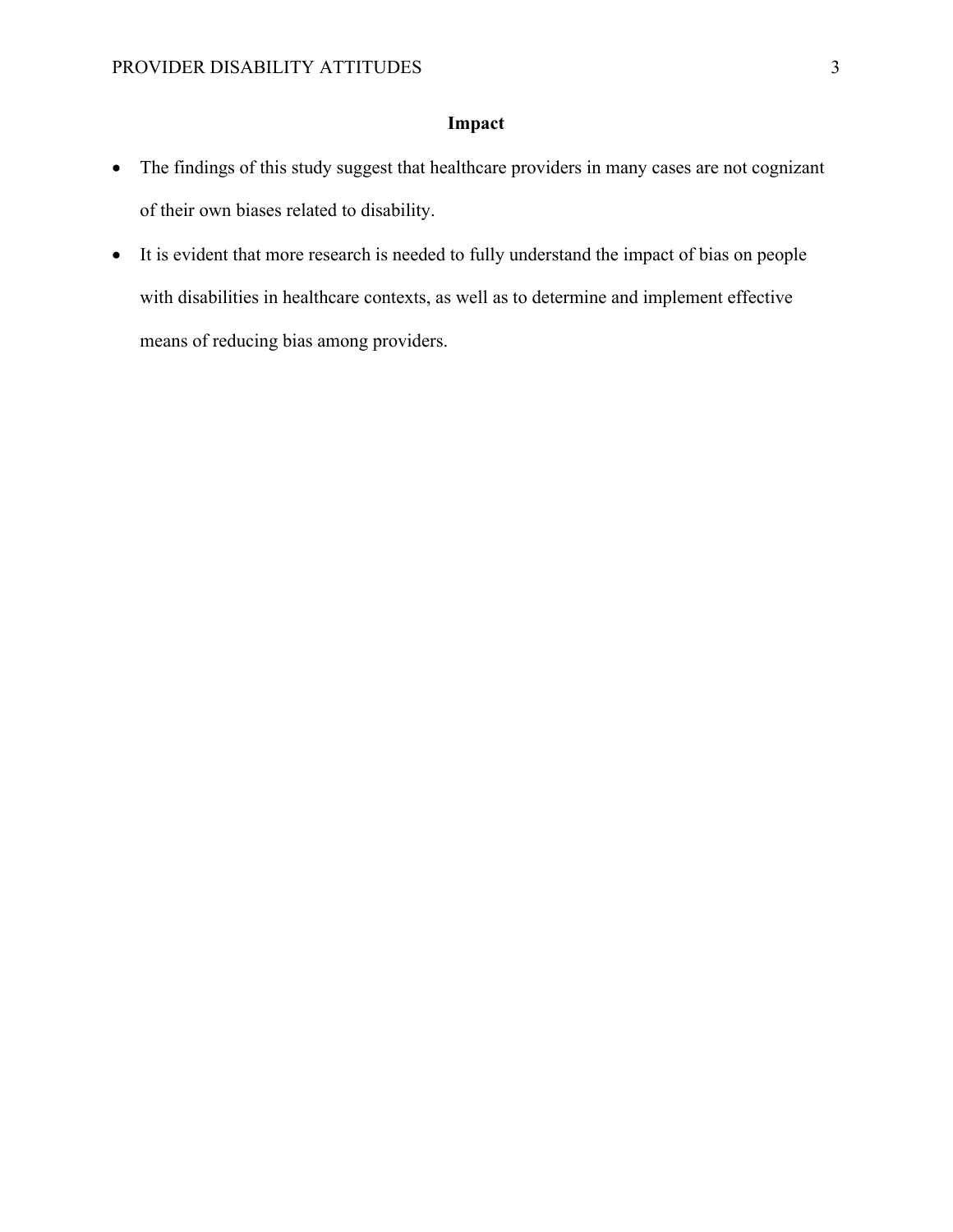#### **Explicit and Implicit Disability Attitudes of Healthcare Providers**

Recognizing, understanding, and, ultimately, eliminating the factors that produce disparate healthcare service provision and health outcomes is an overarching goal of many governments and health organizations on a global scale (Orgera & Artiga, 2018). Healthcare disparities are avoidable differences in access, quality, and services between certain groups, often social minorities, that contribute to disparate health outcomes (Nelson, Stith, & Smedley, 2002b). Research indicates people with disabilities (PWD) have not only poorer health than nondisabled people but also shorter life expectancies (Altman & Bernstein, 2008; Iezzoni, 2011; Krahn, Walker, & Correa-De-Araujo, 2015). For example, PWD have higher rates of chronic disease compared to their nondisabled peers, which is attributed to factors such as referral to fewer preventive and health promotion services (Reichard, Stolzle, & Fox, 2011). The health disparities faced by PWD are not necessarily due to their impairments or health behaviors; healthcare providers' beliefs and attitudes about social minorities and marginalized groups have been identified as key factors that contribute to both healthcare access and outcome disparities because they influence behaviors in patient encounters, clinical decision-making, and referral of care (Carrillo et al., 2011; Nelson, Stith, & Smedley, 2002a). In fact, in addition to social structures and access to care, healthcare providers' attitudes as part of the social environment may act as social determinants of health for PWD as they influence equity in care receipt as well as health status (Koh, Piotrowski, Kumanyika, & Fielding, 2011).

Stereotypes, negative attitudes and prejudice, and biases develop over time and operate at different levels: consciously (explicit) and unconsciously (implicit) (Amodio & Mendoza, 2011; Antonak & Livneh, 2000; (Wilson, Lindsey, & Schooler, 2000). Explicit bias represents conscious attitudes that result in deliberate and calculating behaviors; explicit attitudes have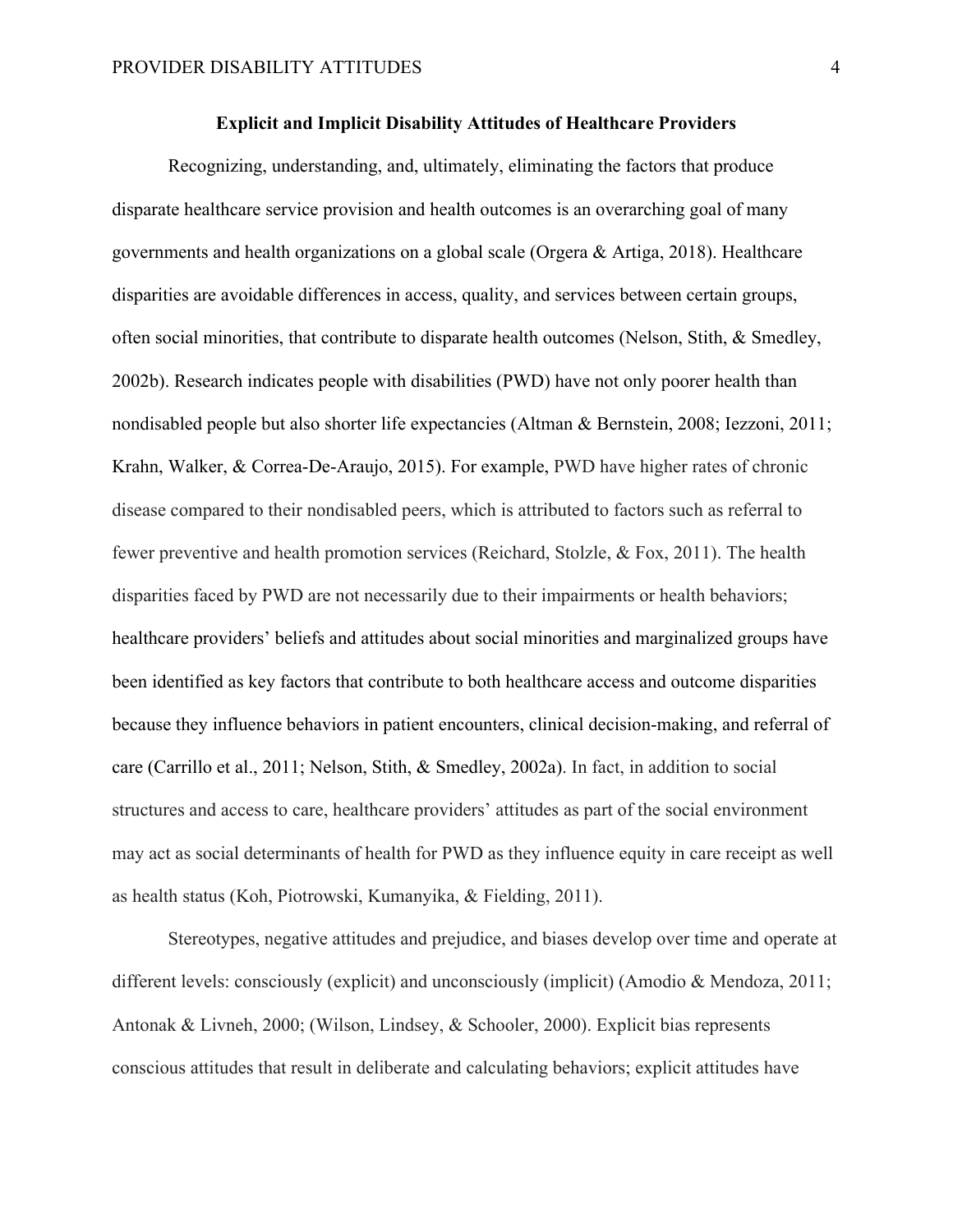traditionally been measured via self-report (e.g., questionnaires) (B. Nosek et al., 2007; Phelan et al., 2015). Implicit bias represents unconscious attitudes that result in spontaneous and unplanned behaviors; one of the most common measures of implicit attitudes is the Implicit Association Test (IAT) (Greenwald, McGhee, & Schwartz, 1998). It is important to examine both explicit and implicit attitudes, as these attitudes are expressed in different ways; people may feel social pressure to conceal their biases, or may not be aware they hold biases in the first place (Son Hing, Chung-Yan, Hamilton, & Zanna, 2008a).

Because explicit and implicit attitudes operate differently, people's explicit and implicit attitudes do not always align. Combinations of explicit and implicit bias can be organized into four different categories: symbolic, aversive, principled conservative, and truly low prejudiced (citation removed for review; Son Hing et al., 2008). People with high explicit and high implicit prejudice toward PWD are symbolic ableists. Symbolic ableists recognize there is discrimination against PWD and have some empathy towards them, however, they score high in terms of philosophical individualism and are more likely to believe people with disabilities produce excessive burdens on social systems and demand special treatment (Friedman, 2019; Friedman & Awsumb, 2019). People with low explicit prejudice and high implicit prejudice toward PWD are aversive ableists. Aversive ableists tend to be progressive and well-meaning, yet still participate in biased actions or thought, especially in situations where their prejudice is less overtly evident (Friedman, 2018, 2019). People with high explicit prejudice and low implicit prejudice toward PWD are principled conservatives. Principled conservatives truly value abstract conservative ideas; as a result, this causes them to dislike policies that stray from tradition (Son Hing, Chung-Yan, Hamilton, & Zanna, 2008b). Since they favor traditional values, these individuals score high on explicit prejudice, however, they score low on implicit prejudice because they tend to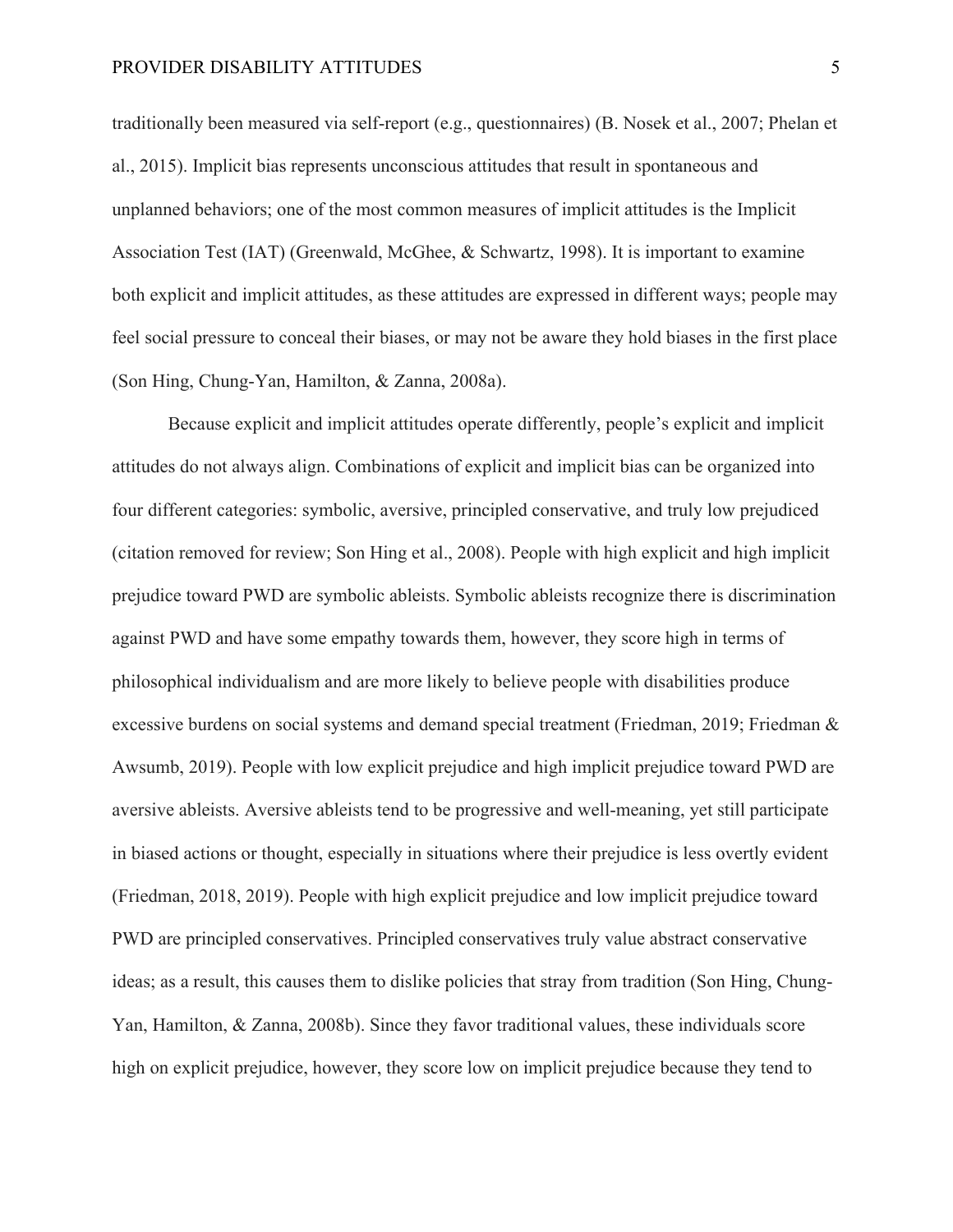discriminate against non-dominant groups equally (Friedman, 2019; Son Hing et al., 2008b). People with low explicit and low implicit prejudice scores are considered truly low prejudiced toward PWD.

As implicit biases are more difficult to recognize and measure, the extent of their influence on behaviors, especially behaviors of healthcare providers, may be underestimated, particularly by those expressing these attitudes (Teal, Gill, Green, & Crandall, 2012). For example, while many providers believe they are not prejudiced against racial/ethnic minority groups, differences have been found in their clinical interactions among racial and ethnic minority groups (Dovidio & Gaertner, 2000). In fact, most systematic reviews exploring implicit and explicit racial/ethnic biases have found that the majority of providers are biased, to an extent similar to the general population (FitzGerald & Hurst, 2017; Hall et al., 2015; Maina, Belton, Ginzberg, Singh, & Johnson, 2018). Further, levels of bias are correlated with differences in provider-patient demographics (FitzGerald & Hurst, 2017). One consequence of providers' bias is that they not only make inadequate or inappropriate clinical decisions, but may also fail to make appropriate recommendations for preventive care (McKinlay, Lin, Freund, & Moskowitz, 2002). In addition, providers' bias impacts social minorities' perceptions of their healthcare interactions and furthers the cycle of poorer mental and physical health (Borrell, Kiefe, Williams, Diez-Roux, & Gordon-Larsen, 2006) (Dressler, Oths, & Gravlee, 2005; Harrell, Hall, & Taliaferro, 2003; Lewis, Cogburn, & Williams, 2015; Williams & Jackson, 2005).

#### **Provider Attitudes Towards People with Disabilities**

As disability bias is extremely prominent (Friedman, 2019), it is likely that providers not only have biased disability attitudes, but also demonstrate biased interactions with PWD that are impacted by these attitudes. For example, a study by Pruett and Chan (2006) found rehabilitation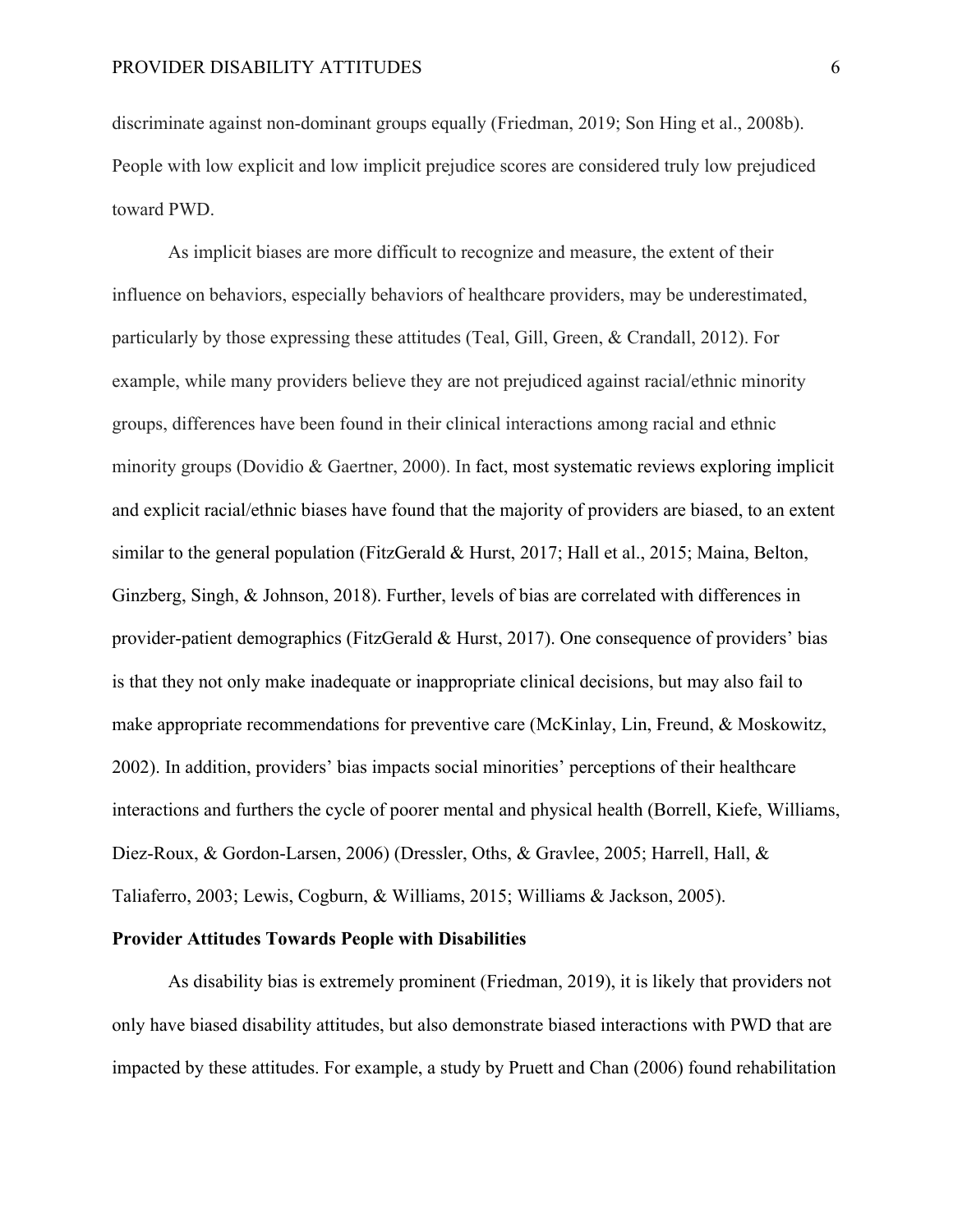counseling students were implicitly prejudiced against PWD. Physician assistant students were also implicitly prejudiced against PWD (Archambault, Van Rhee, Marion, & Crandall, 2008). Similarly, research by Kelly and Barnes-Holmes (2013) found that applied behavior analysts held negative implicit attitudes towards children with autism. Research by (VanPuymbrouck & Friedman, 2019) found occupational therapy students had high levels of implicit bias toward PWD. In addition, Omori et al. (2012) found clinical medical residents in Japan implicitly associated people with schizophrenia with criminals, even after contact with people with schizophrenia. Research by Peris, Teachman, and Nosek (2008) found that mental health professionals who had implicit bias but no explicit bias were more likely to over-diagnose people with psychiatric disabilities.

In addition, research suggests that lack of provider knowledge in working with PWD contributes to inequities in healthcare access as well as preventable inequities in health outcomes (Krahn et al., 2015; Peacock, Iezzoni, & Harkin, 2015). In fact, *Healthy People 2020* reveals that common provider misperceptions about PWD contribute to under referral and disparities in methods to manage health (Reichard et al., 2011; U.S. Department of Health and Human Services). Evidence also suggests providers make clinical decisions that work to avoid treating PWD (Akhavan & Tillgren, 2015) and that providers' lack of knowledge about disability, as well as their medicalized attitudes of PWD, negatively impact access to care for PWD (McColl et al., 2008; Sanchez et al., 2000).

There is increasing demand for socially and culturally appropriate behavior by providers in clinical encounters, which includes reduction of both explicitly and implicitly biased care (Byron & Dieppe, 2000; Lie, Lee-Rey, Gomez, Bereknyei, & Braddock, 2011). Understanding both the impact and influence of explicit and implicit biases of providers toward PWD,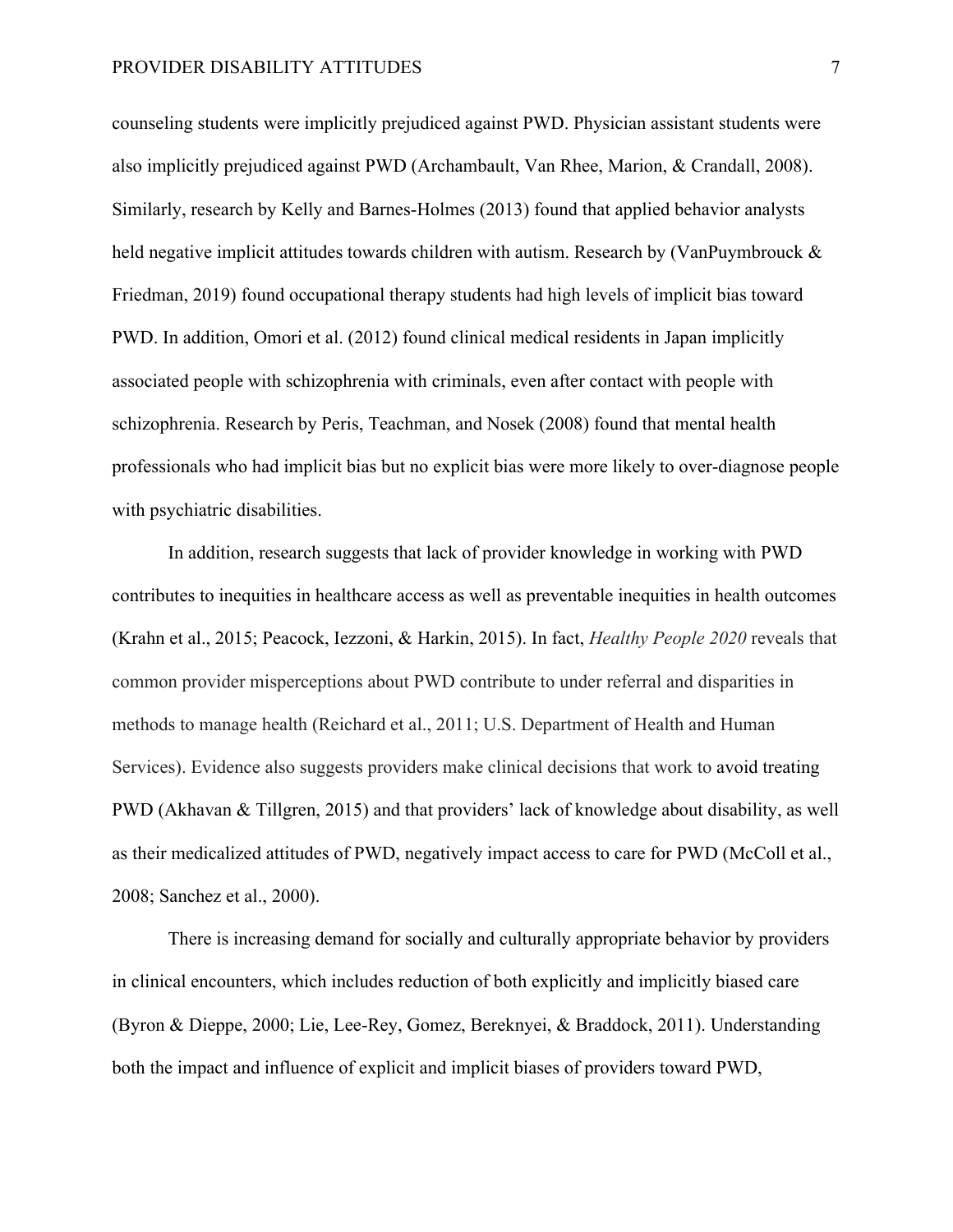particularly the interaction between their explicit and implicit attitudes, and if/how demographic factors correlate with their bias is one of the first steps in reducing disability discrimination within clinical encounters (VanPuymbrouck, 2018). Doing so is necessary in order to develop evidence-based interventions targeted at reducing providers' negative attitudes. For these reasons, the aim of this study was to explore the disability attitudes of healthcare providers. This study had four research questions:

- What are healthcare providers' explicit attitudes towards disability?
- What are healthcare providers' implicit attitudes towards disability?
- What is the relationship between healthcare providers' explicit and implicit attitudes?
- What demographic factors are associated with lower explicit and implicit disability attitudes of healthcare providers?

To explore these questions, we performed a secondary analysis on disability attitudes IAT (DA-IAT) from 25,006 healthcare providers. In addition to analyzing people's explicit and implicit attitudes, we used Son Hing et al.'s (2008) model of two-dimensional prejudice to compare combinations of provider's explicit and implicit attitudes. Finally, we used linear regression models to examine correlates of providers' explicit and implicit attitudes.

#### **Methods**

#### **Participants**

Secondary data about disability attitudes were obtained from Project Implicit (Xu, Nosek, & Greenwald, 2014) a database where people can test their implicit prejudices, including those held about PWD. Between 2004 and 2017, 728,134 people participated in the DA-IAT. Of those people, 48.4% of the sample (*n* = 352,722) provided information about their occupation. The remaining participants ( $n = 375,412$ ) were removed from the sample. Of those participants who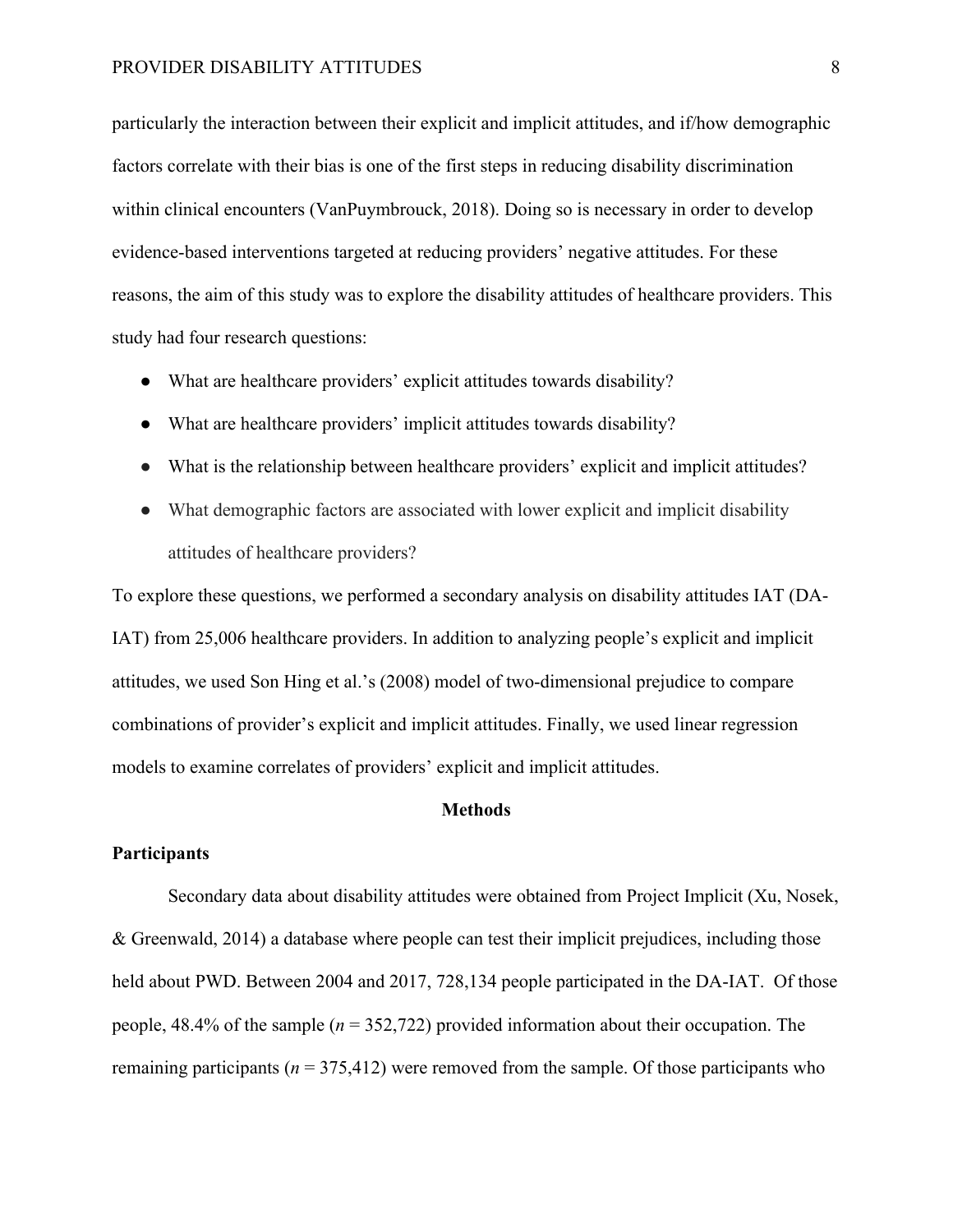identified their occupation, 25,006 were healthcare providers. As a result, the final sample size was 25,006 participants (Table 1).

Participants represented the following healthcare professions: occupational and physical therapy assistants (30.4%), diagnosis and treating practitioners (e.g., MD, dentist, etc.; 25.2%); technologists and technicians (10.3%); nursing and home health assistants (5.6%); and other healthcare support (28.5%). The mean age of participants was 32.2 years old  $(SD = 11.7)$ . Most participants were female (80.6%) and White (74.9%). Only a small proportion of participants (9.3%) identified as people with disabilities. Slightly more than one-third of participants (39.3%) had a family member with disabilities, and slightly less than half (45.5%) had a friend or acquaintance with disabilities. In terms of political orientation, most people identified as liberal (40.3%) with fewer identifying as 'neutral' (35.1%) or conservative (24.6%).

#### **Measure and Procedure**

IATs, which are commonly utilized to measure implicit attitudes (Greenwald, McGhee, & Schwartz, 1998), measure reaction times to examine associations between groups and traits. To do so, IATs present two target-concept discriminations (e.g., disabled persons and abled persons) and two attribute dimensions (e.g., good and bad) and ask them to categorize different stimuli into different categories, both congruent and incongruent with stereotypes. The quicker the reaction time, the more strongly a person associates the groups and traits together (Karpinski & Hilton, 2001). The disability attitudes version of the IAT was utilized in this study (DA-IAT).

Several studies have shown the DA-IAT's construct validity (Aaberg, 2012; Pruett, 2004; Pruett & Chan, 2006), discriminant validity (White, Jackson, & Gordon, 2006), and reliability (Pruett, 2004; Pruett & Chan, 2006; Thomas, 2004). Moreover, research has shown that even when participants try to fake an IAT, faking is evident (Cvencek, Greenwald, Brown, Gray, &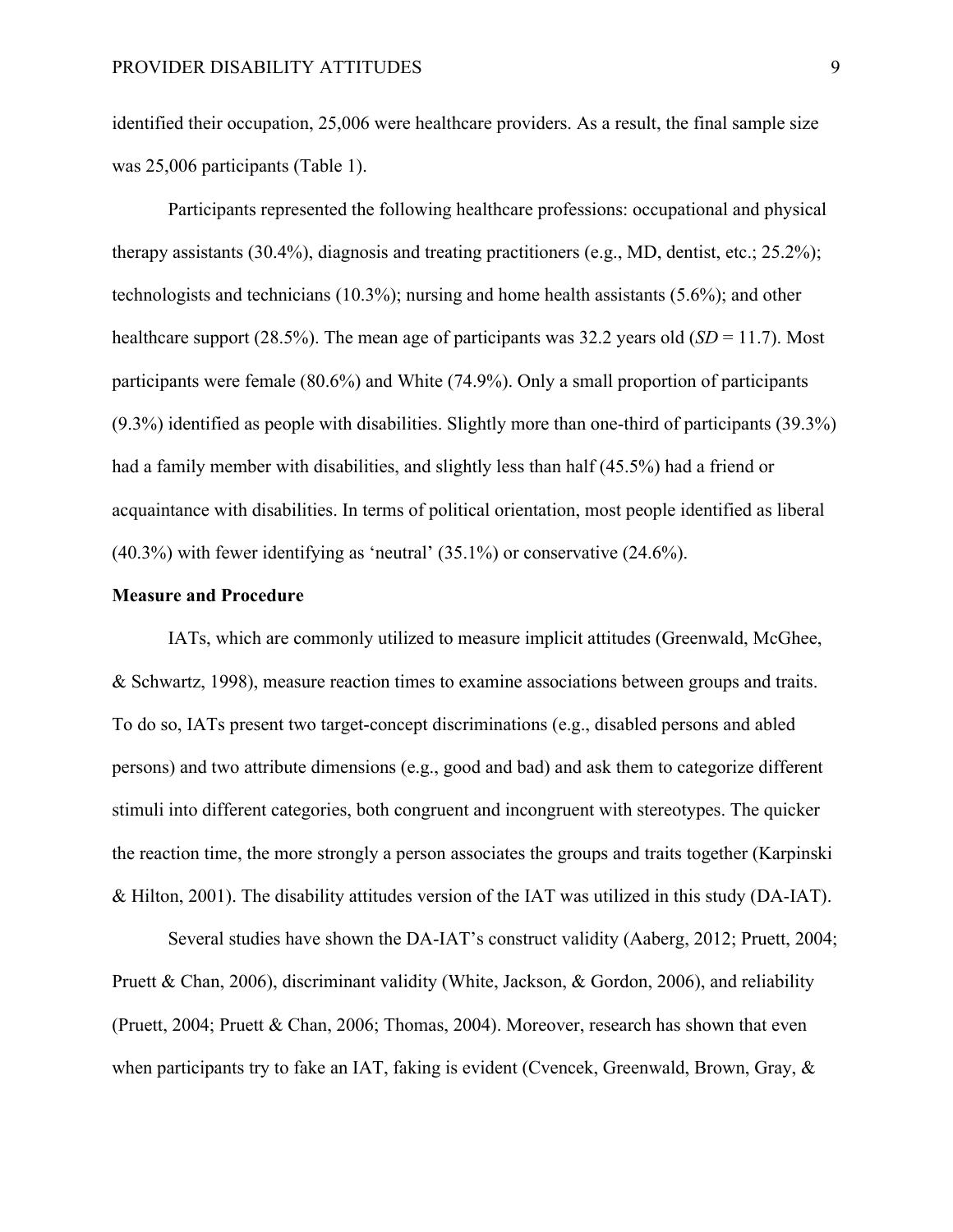Snowden, 2010). The IAT has built in safeguards against participants selecting at random or trying to fake. The updated scoring algorithm includes eliminating any trials with response latencies of greater than 10,000 milliseconds (Greenwald et al., 2003). Moreover, any participants who have 10% or more trials less than 300 milliseconds will be removed (Greenwald et al., 2003).Participants were presented with the DA-IAT instructions, which instructed them to push the 'E' key if presented stimuli belonged in categories on the left side of the computer screen and the 'I' key for the right. They were told to categorize the stimuli as quickly as possible and with the fewest errors. They were also informed in advanced which stimuli fit into which category (e.g., wheelchair symbol with disabled persons). If participants sorted stimuli incorrectly, a red 'X' appeared until they corrected their choice. After the instructions, participants completed seven rounds of categorization tasks, including a few practice sessions. Participants were asked to sort stimuli related to people without disabilities, disabled persons, good, and bad, in ways that were congruent with stereotypes (i.e., disabled persons matched with bad, and abled persons with good) and incongruent with stereotypes (i.e., disabled persons with good, and abled persons with bad). Finally, participants completed a number of demographic questions and an explicit measure of disability attitudes, which asked participants to rate their preferences for people with or without disabilities on a seven-point Likert scale from 1 (strongly prefer PWD) to 7 (strongly prefer nondisabled people)..

#### **Analysis**

This study asked four research questions as outlined above. To examine our first research question, we used descriptive statistics of the explicit measure. We also utilized a one-way *t*-test to examine the distribution and spread of explicit disability attitudes.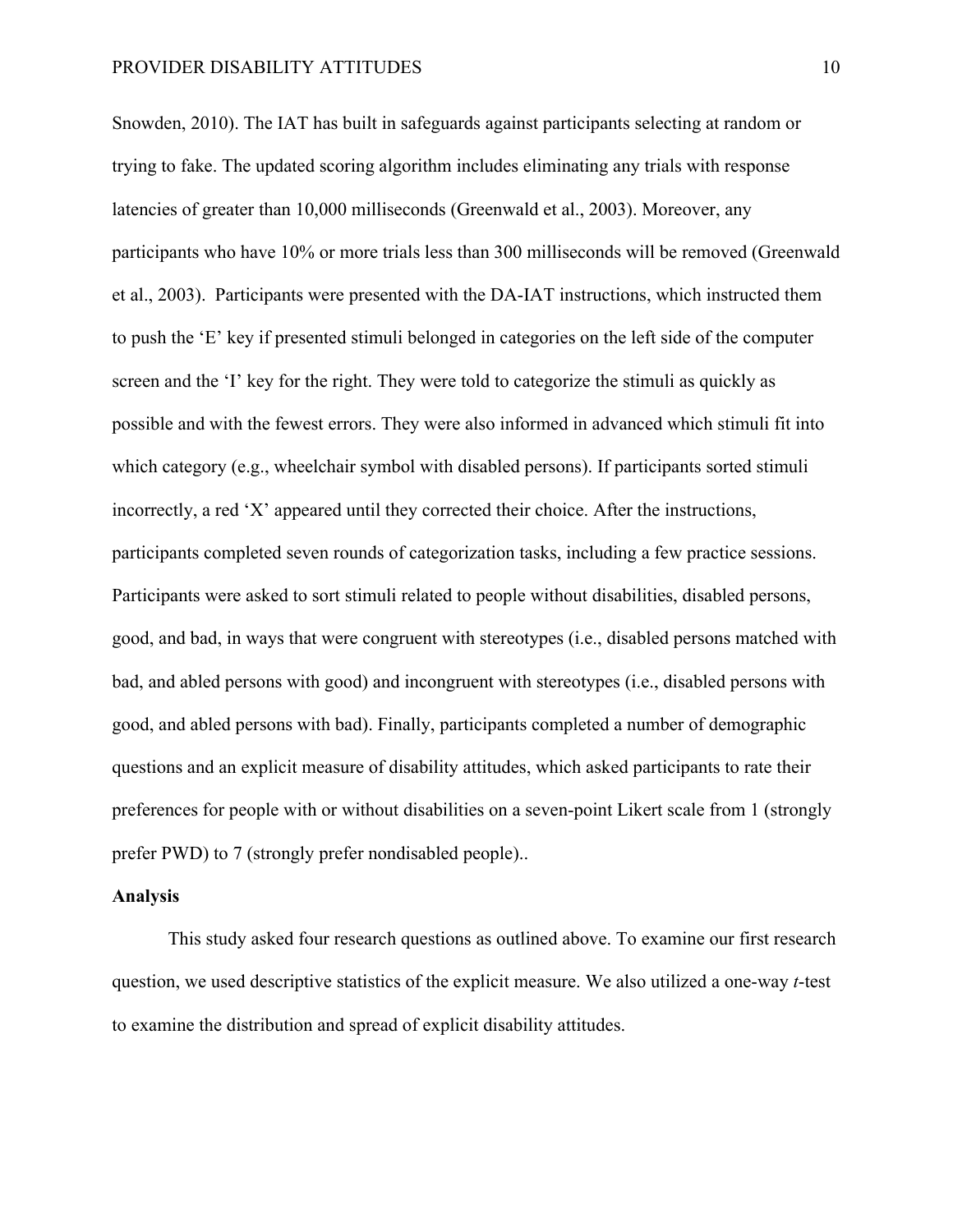We explored our second research question using the DA-IAT. Implicit attitudes on the DA-IAT were calculated using Greenwald et al.'s (2003) updated IAT scoring protocol. Scores represent response latencies in stereotype-consistent and stereotype-inconsistent sessions of the DA-IAT. Scores, which range from -2.0 to 2.0, report the strength of preference for PWD or nondisabled people. Scores of -0.14 to 0.14 reveal no preference for PWD or nondisabled people, scores of 0.15 to 0.34 a slight preference for nondisabled people, 0.35 to 0.64 a moderate preference, and 0.65 or greater a strong preference (Greenwald et al., 2003). Negative values of the same ranges reveal preferences for PWD (Greenwald et al., 2003). We also utilized a oneway *t*-test to examine the distribution and spread of the implicit disability attitudes of providers.

To understand the relationship between healthcare providers' explicit and implicit attitudes, we used an adapted version of Son Hing et al.'s (2008b) two-dimensional model of racial prejudice to determine combinations of explicit and implicit attitudes. In Son Hing et al.'s (2008) model, participants' explicit and implicit scores are categorized as high and low and then grouped into four prejudice styles. People with high explicit and high implicit are symbolic ableists; high explicit and low implicit are principled conservatives; low explicit and high implicit are aversive ableists; and, low explicit and low implicit are truly low prejudiced. Once explicit and implicit scores were calculated we used this information to categorize people as low or high, subsequently grouping them into prejudice styles. Implicit scores were cut-off at the moderate prejudice level (0.35) according to IAT standards (e.g., Greenwald et al., 2003). The explicit score cut-off was the moderate preference for nondisabled people on the explicit scale.

Our final research question was exploratory; we were interested in examining what demographic factors, if any, were associated with lower explicit and implicit disability attitudes of healthcare providers. To do so, we ran linear regression models to examine the relationships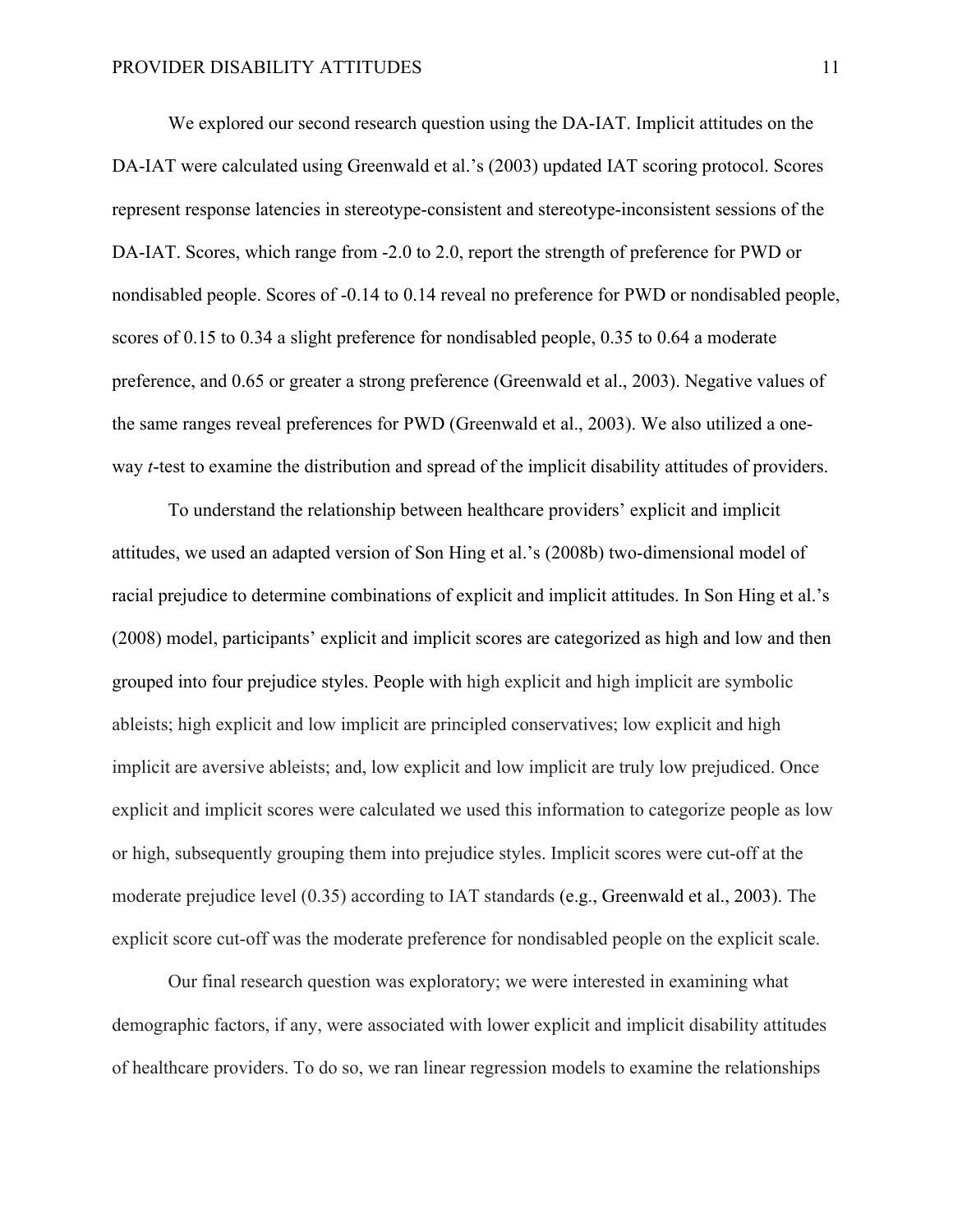between participants' demographics (independent variables (IVs)) and their explicit and implicit attitudes (dependent variables (DVs) in separate models).

#### **Results**

#### **Explicit Disability Attitudes**

The explicit scores of providers ranged from 1 (strongly prefer PWD) to 7 (strongly prefer nondisabled people). Providers' average explicit score was  $4.41$  (*SD* = 0.90), falling in the no preference for PWD or nondisabled people range. A one-way *t*-test revealed this score was significantly different than a mean score of 4.00 (no preference),  $t$  (23391) = 70.34,  $p < .001$ , Cohen's *d* = 0.46 (representing a medium effect size). Findings revealed most providers (63.7%) reported having no explicit preference for PWD or nondisabled people, 32.1% reported preferring nondisabled people explicitly, and 4.3% reported preferring PWD explicitly (Figure 1).

#### **Implicit Disability Attitudes**

The DA-IAT scores of providers ranged from -1.74 (strong preference for PWD) to 1.69 (strong preference for nondisabled people). Providers' average score on the DA-IAT was 0.54 (*SD* = 0.43), which falls in the range of moderately preferring nondisabled people. A one-way *t*test revealed this score was significantly different from a mean score of 0, *t* (22749) = 189.84, *p*   $\leq$  0.01, Cohen's  $d = 1.26$  (large effect size), indicating an implicit bias for nondisabled people amongst providers. Findings revealed most providers (83.6%) preferred nondisabled people implicitly, 6.6% preferred PWD, and 10.8% had no preference (Figure 2).

#### **Relationships Between Explicit and Implicit Attitudes**

In order to determine types of prejudice present according to Son Hing et al.'s (2008) two-dimensional model of prejudice, providers' explicit and implicit scores were categorized as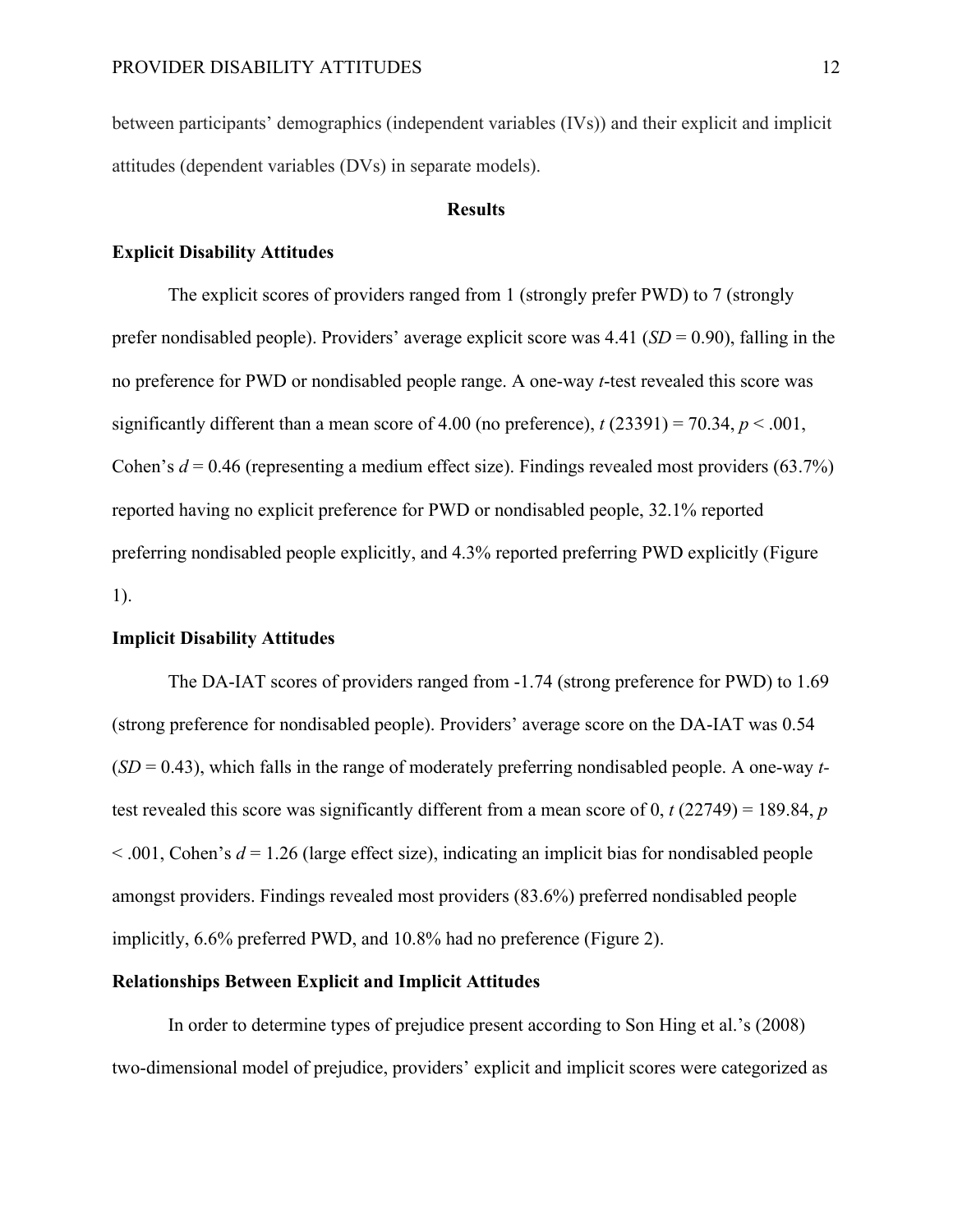high and low. Scores were then grouped into symbolic ableist (high explicit, high implicit), principled conservative (high explicit, low implicit), aversive ableist (low explicit, high implicit), and truly low prejudiced (low explicit, low implicit). Participants with any skipped items (*n* = 3,071) were excluded from this part of the analysis, thus yielding a lower number of resulting categorizations compared with our overall participant number. The majority of providers were aversive ableists (low explicit, high implicit;  $n = 12,939$ ), with fewer providers scoring as symbolic ableists (high explicit, high implicit;  $n = 2,602$ ), or principled conservatives (high explicit, low implicit;  $n = 504$ ). Approximately one quarter of participants categorized were truly low prejudiced (low explicit, low implicit; *n* = 5,890). See Figure 3.

#### **Correlates of Explicit and Implicit Attitudes**

To explore correlates of disability attitudes, we ran a linear regression model to explore the relationship between providers' demographic variables (IVs) and their explicit disability attitudes (DV). The model was significant,  $F(19, 22555) = 54.66$ ,  $p < 0.001$ ,  $R^2 = 0.044$ . The model demonstrated that age was correlated to explicit prejudice, with higher prejudice values occurring in older providers. For example, controlling for all other variables, a 25-year-old provider is expected to have an explicit score of 4.62 whereas a 45-year-old provider is expected to have an explicit score of 4.68. Providers with disabilities had lower explicit scores (4.55) than nondisabled providers (4.68). Female providers had lower explicit scores (4.39) than male providers (4.55). White providers had lower explicit scores (4.55) than Black providers (4.62), East Asian providers (4.85), South Asian providers (4.66), and Native Hawaiian or other Pacific Islander providers (4.91). However, White providers had higher explicit scores than Indigenous providers (4.30), and Latinx providers (4.17). Providers who had a family member with a disability had lower explicit scores (4.47) than those without family members with disabilities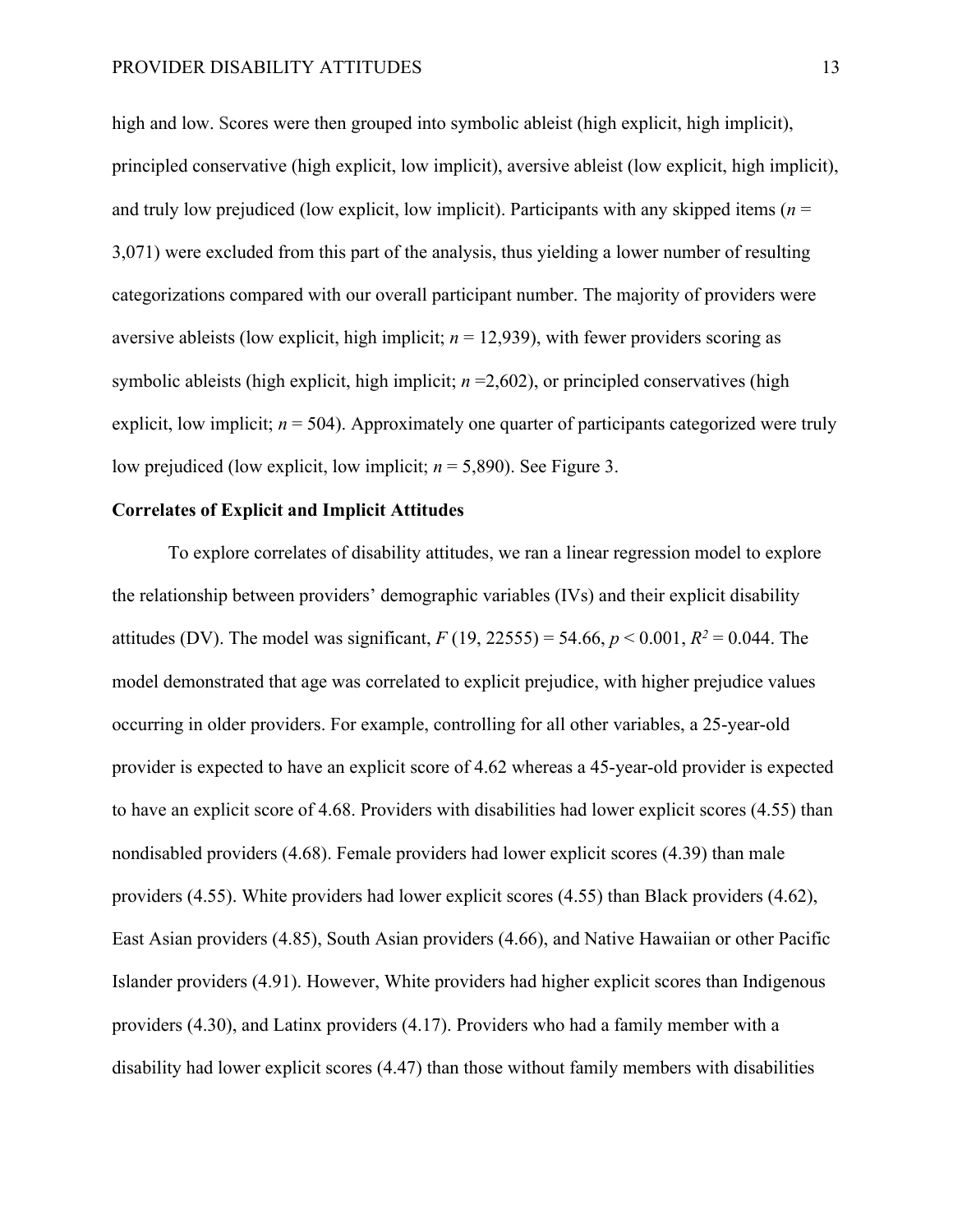(4.55). Moreover, providers with friends or acquaintances with disabilities also had lower explicit scores (4.32) than those without friends or acquaintances with disabilities (4.55). Providers who were strongly conservative had higher explicit scores (4.55) than those who identified as 'neutral' (4.38) or strongly liberal (4.43).

We also ran a linear regression model to explore the relationship between providers' demographic variables (IVs) and their implicit disability attitudes. The model was significant, *F*  $(19, 21799) = 52.08$ ,  $p < 0.001$ ,  $R^2 = 0.043$ . Again, the model demonstrated correlation between age and implicit prejudice, with higher implicit scores occurring in older providers. For example, controlling for all other variables, a 25-year-old provider is expected to have a score of 0.58, whereas a 45-year-old provider is expected to have an implicit score of 0.68. Providers with disabilities are expected to have lower implicit scores (0.39) than nondisabled providers (0.45). Male providers are expected to have higher implicit scores (0.45) than female providers (0.35). Multiracial providers and people from the 'other' race category are expected to have lower implicit scores (0.41 and 0.39 respectively) than White providers. East Asian providers are expected to have higher implicit scores (0.49) than White providers (0.45). Providers without a family member with disabilities are expected to have higher implicit scores (0.45) than those with family members with disabilities (0.43). Those providers with friends or acquaintances with disabilities are expected to have lower implicit scores (0.40) than those with no friends or acquaintances with disabilities (0.45). Those providers who identified as strongly conservative had higher implicit scores (0.45) than those who identified as slightly liberal (0.39), moderately liberal (0.39), or strongly liberal (0.33).

#### **Discussion**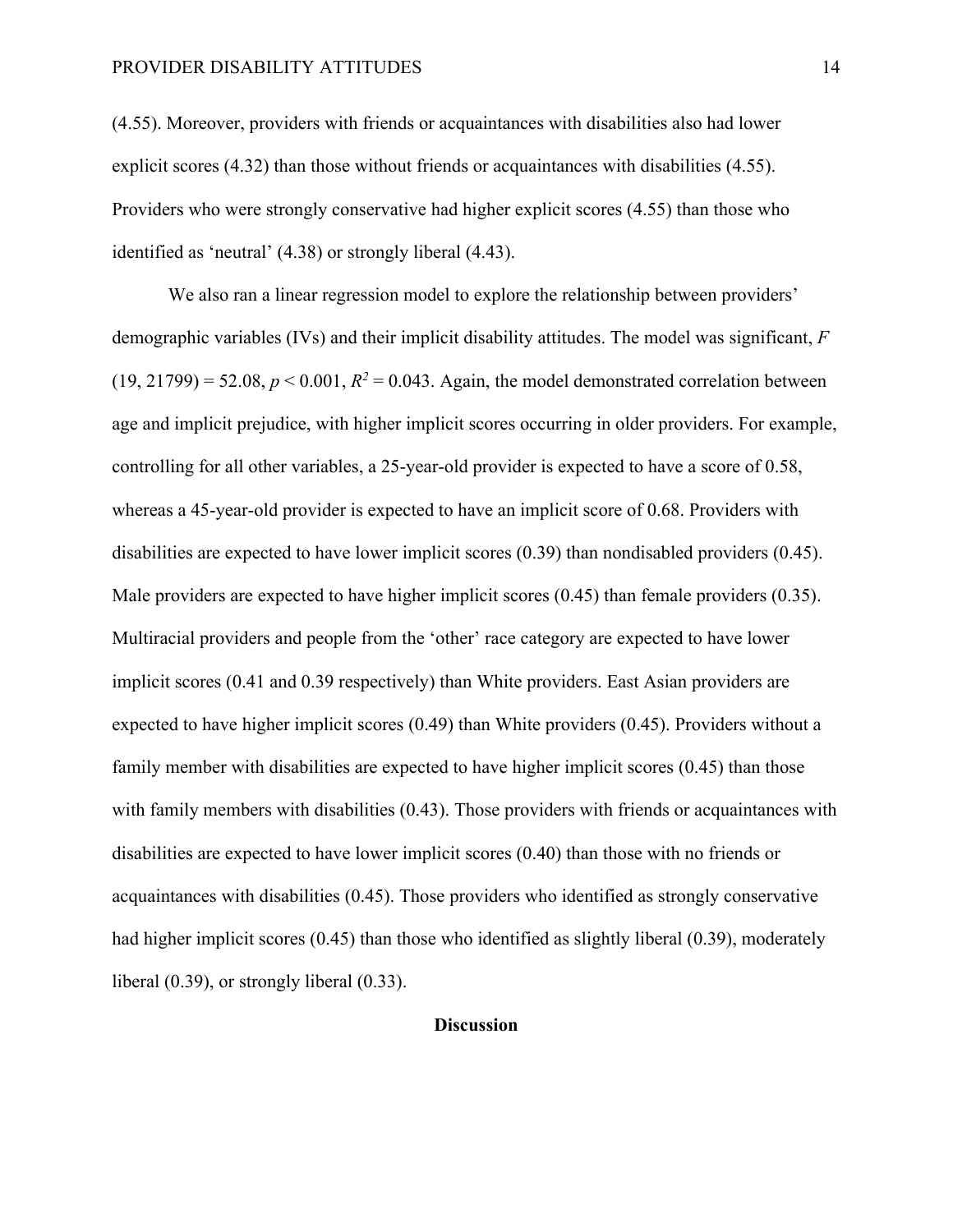As healthcare providers' disability attitudes have the potential to not only impact the care PWD receive, but also their health outcomes, the aim of this study was to explore providers' explicit and implicit attitudes. We were especially interested in exploring how providers' implicit and explicit attitudes intertwined, as well as factors that impacted their disability attitudes. Our study of more than 25,000 providers revealed the majority of providers self-reported (consciously) not being biased against PWD. Yet, when disability attitudes were explored implicitly, the overwhelming majority of providers were biased against PWD and preferred nondisabled people.

#### **The Relationship Between Healthcare Professionals' Explicit and Implicit Attitudes**

Our findings revealed a significant mismatch between providers' explicit and implicit disability attitudes. In fact, the majority of the providers in our study were aversive ableists, having low explicit prejudice and high implicit prejudice. While providers may believe they view PWD positively due to their low conscious prejudice, due to their implicit biases, they may in actuality see PWD as less capable of achieving. PWD and providers may also have different perceptions of the care providers provide due to aversive ableism. Examples of common microinequities – subtle and often unconscious forms of discrimination – include failure to accommodate a PWD within the healthcare setting while providing basic healthcare services. Moreover, another common form of discrimination PWD face in healthcare is a lack of accessible equipment, which providers frequently justify as being out of their control (Pharr, 2013). The lack of recognition of this discrimination, as well as the tendency of providers to excuse inequitable treatment, is a common reflection of implicit bias (J. Dovidio, Pagotto, & Hebl, 2011). In fact, when people are prejudiced in an aversive fashion, they also often rationalize their prejudice and justify it as not biased (Gaertner & Dovidio, 1986).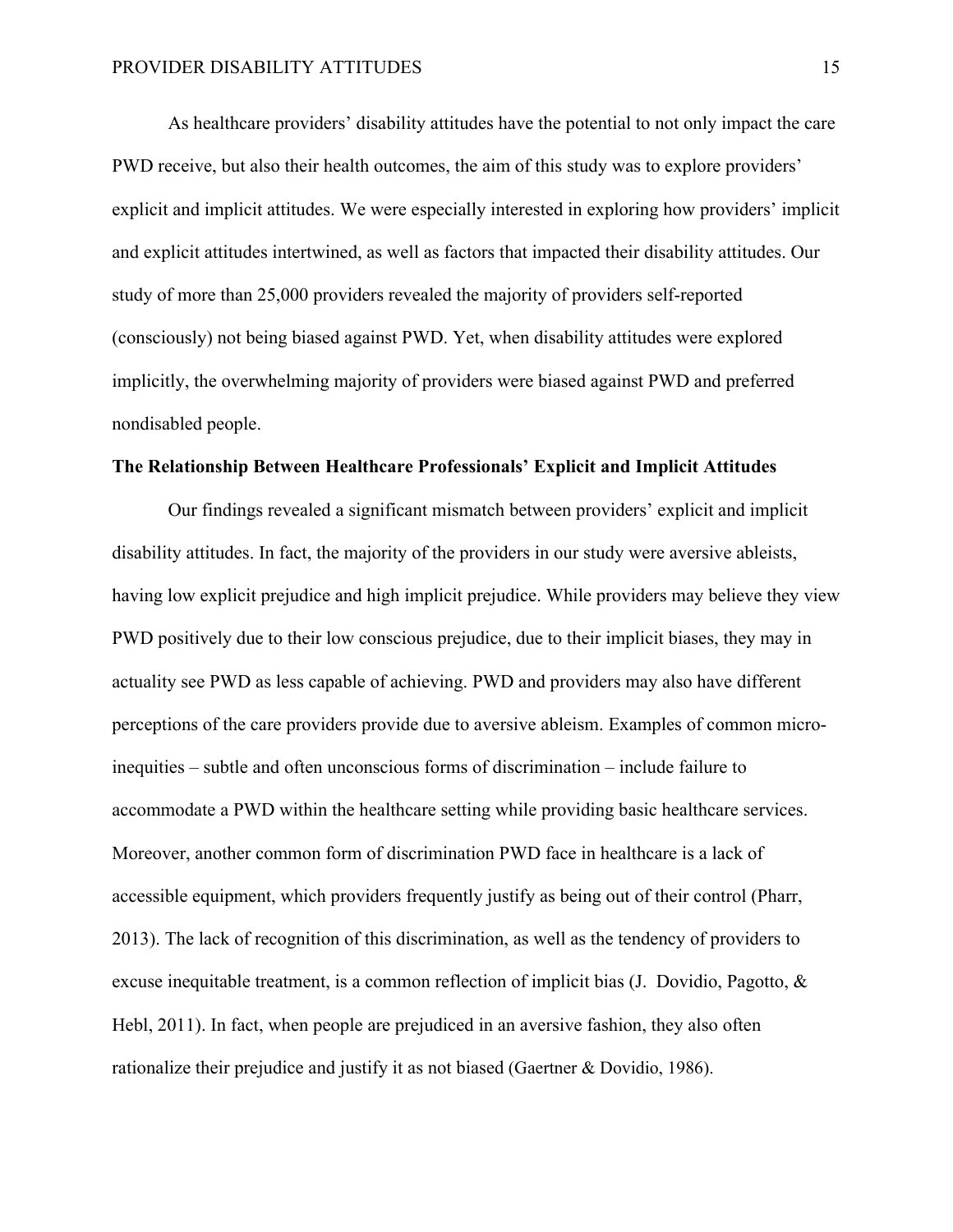Meanwhile, approximately 10% of providers in our study were symbolic ableists, with high levels of explicit and implicit bias. One core component of explicit bias against people with disabilities is philosophical individualism, which includes an emphasis on a Protestant work ethic, being directly responsible for one's own outcomes, and belief in a just world, wherein people are rewarded for their actions (Friedman & Awsumb, 2019). When disability is considered in this context, there is an emphasis on framing disability as an individualized problem one "suffers" from, and a need to overcome bodily differences, thus, ignoring the environmental, social, and political barriers PWD face on a daily basis. Reflective of these associations, research suggests a link between individualization of disability and negative disability attitudes and stereotypes (Friedman & Owen, 2017; VanPuymbrouck & Friedman, 2019). Further, PWD have historically been equated with traits that have been viewed as undesirable, such as infirmity, disease, and ill-health, with segregation and isolation from society as a result (Baynton, 2001). These deeply ingrained beliefs of providers that disability and health cannot co-exist may explain clinical behaviors that systematically fail to provide equitable preventive care and referral to health and wellness programs. Among other marginalized populations, for example, there is evidence that minority clients' mistrust of providers is based on perceptions of bias unrecognized by the providers, such as nonverbal body language (Penner et al., 2010). Additionally, clients' experiences with discrimination have been linked to underutilization of necessary care (Burgess, Ding, Hargreaves, & al., 2008; J. Dovidio et al., 2008).

A very low percentage of participants were categorized as principled conservatives, with high explicit bias, and low implicit bias. It is theorized that principled conservatives truly value abstract conservative ideas (Son Hing et al., 2008). However, principled conservativism is one of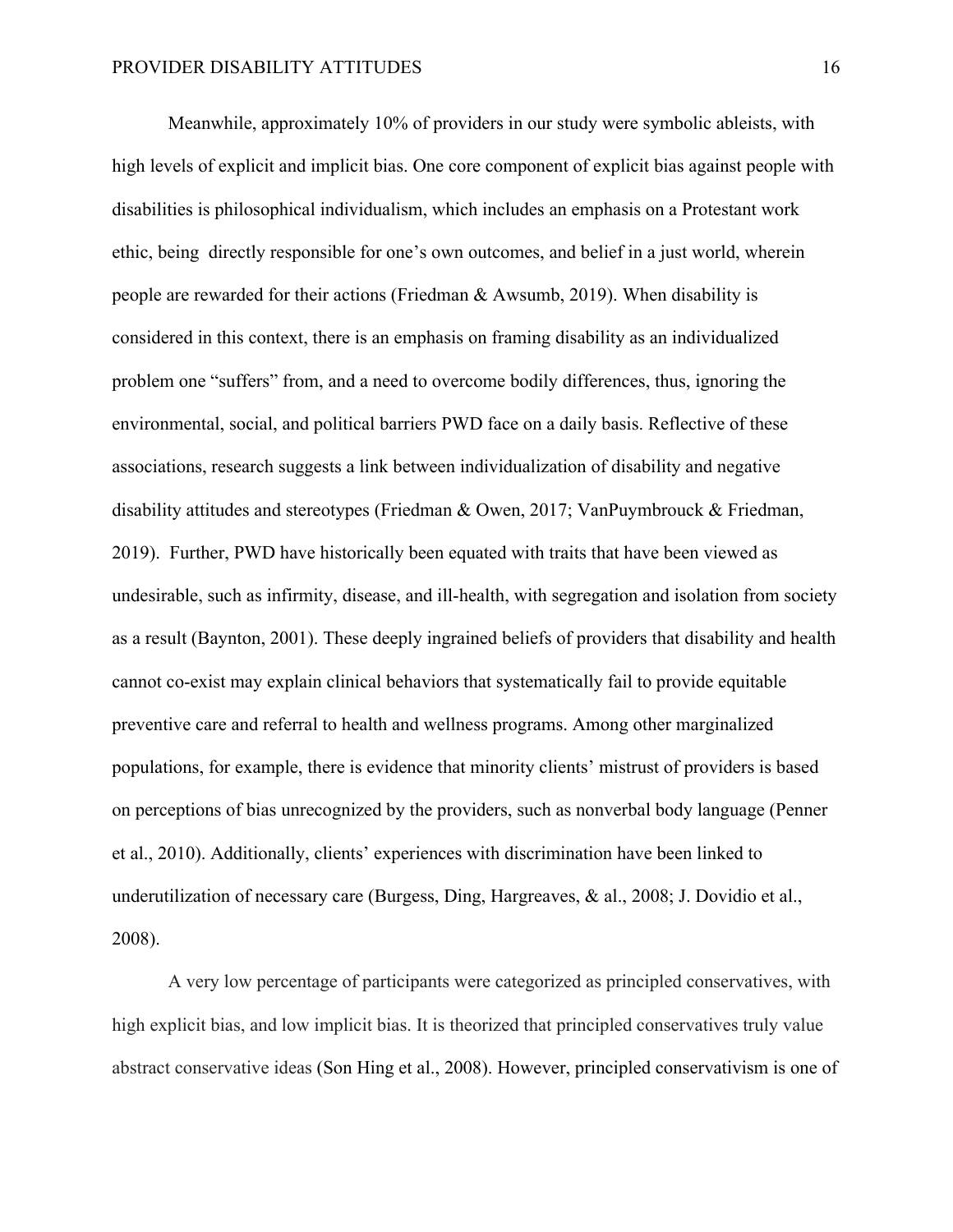the less researched forms of prejudice and less is known about how it operates, especially related to disability. While theories suggest that principled conservativism may relate to fiscal/economic conservatism, work ethic, and individualism – all of which have implications for disability – Berdein (2007) also found inconsistencies across people, noting some conservatives apply and abandon their principles differently, especially when it applies to categories such as race. As such, more research is needed to explore not only principled conservatives' attitudes towards disability, but also those of providers who may fall into this category.

Finally, approximately one-quarter of providers in our study (28%) were categorized as truly low prejudiced – scoring low in explicit and implicit bias. This percentage is similar, although slightly lower than (citation removed for review's) study of prejudice styles from 350,000 people in the general population (29% truly low prejudice in citation removed for review's study), suggesting providers have levels of bias similar to the general population. Moreover, we theorize truly low prejudiced providers likely share perspectives of disability that align with social or relational models of disability, which focus less on disability as an issue of the body, and recognize that social structures, such as inaccessible environments and discriminatory attitudes imposed upon people with impairments, are the root cause of disability in society (Campbell, 2014; Linton, 1998).

#### **Factors Associated with Lower Explicit and Implicit Disability Attitudes**

Factors that were associated with the lowest explicit and implicit biases amongst providers were being younger, female, strongly liberal, having friends, acquaintances, or family members with disabilities, or having a disability oneself. For example, female providers in this study had lower explicit and implicit disability prejudice than male providers. This finding is consistent with previous research suggesting women have more favorable views of PWD than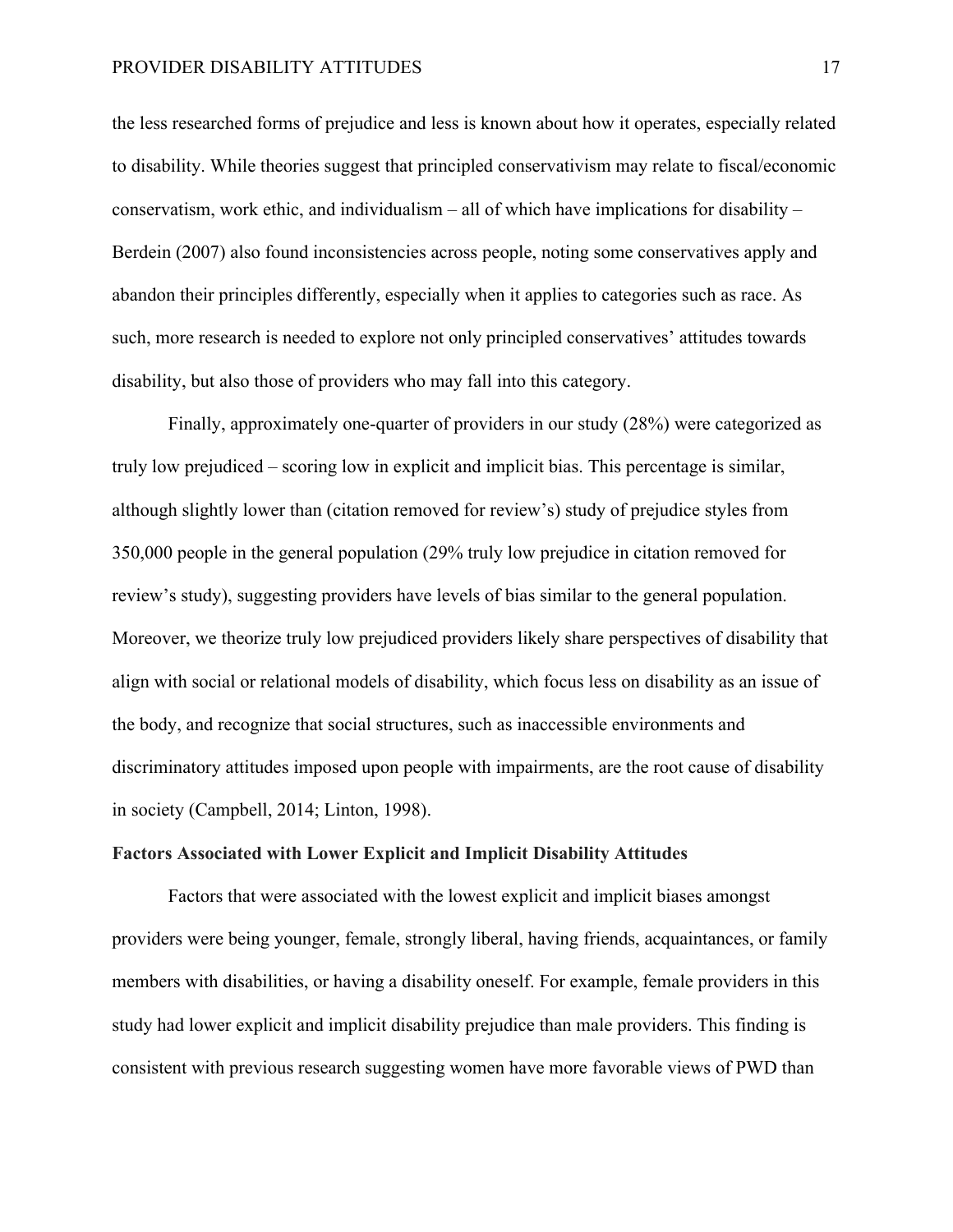men ((Friedman & Awsumb, 2019; Hirschberger, Florian, & Mikulincer, 2005). Similarly, research also suggests women have lower explicit bias regarding race/ethnicity, gender, and body habitus (Haider et al., 2015; Sabin, Marini, & Nosek, 2012; Sabin, Nosek, Greenwald, & Rivara, 2009).

Our findings also revealed a number of differences in explicit and implicit attitudes of providers from different races. For example, East Asian providers had higher explicit and implicit attitudes than White providers. A social minority group relations theory that could account for this finding posits that minority groups "might adopt the dominant attitudes of majority groups, including stereotypes of and discrimination against other minorities" (Bratton & Haynie, 1999, p. 661). Although providers that were Black, Native Hawaiian or other Pacific Islander, and Indigenous American had higher explicit attitudes than White providers, they did not significantly differ from White providers when it came to implicit disability attitudes. Similarly, while Latinx providers had lower explicit attitudes than White providers, their implicit attitudes did not significantly differ than White providers. This mismatch in explicit and implicit attitudes of providers of different races may point to different cultural attitudes towards and/or relationships with disability. For example, some cultures have curated views of the importance of family and community, which includes care for those who are ill or have a disability, as well as historical health beliefs that situate disability within spiritual or folk contexts, as a punishment or condition meant to be cared for by families (mostly mothers) equipped to 'manage' the disability (Belgrave, 1994; Braun, Kim, Ka'opua, Mokuau, & Browne, 2014; Salas-Provance, Erickson, & Reed, 2002). There may also be an interaction at play as racial minorities themselves continue to face significant health disparities and inequity of access to care, in part due to social determinants of health, such as socioeconomic status, education, and segregation, as well as a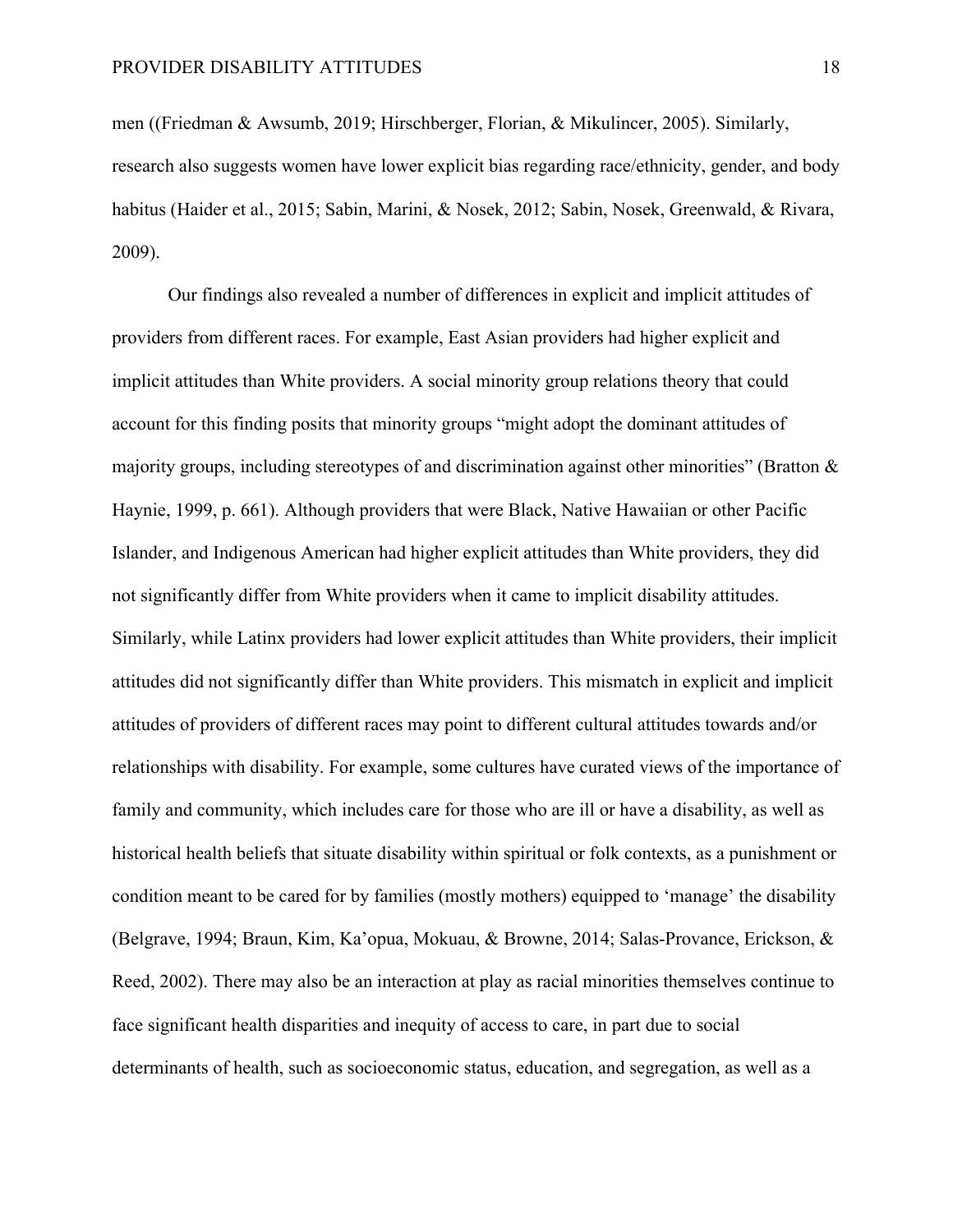lack of culturally responsive approaches to health intervention (Belgrave, 1994; Chung-Do et al., 2016; Kaholokula, Ing, Look, Delafield, & Sinclair, 2018; Magaña, Parish, Morales, Li, & Fujiura, 2016). Moreover, people of color are also more likely to acquire disabilities themselves because of environmental conditions and social disparities (Mendes de Leon, Barnes, Bienias, Skarupski, & Evans, 2005; Thorpe et al., 2014).

Providers' relationships to and with disability also impacted their explicit and implicit disability attitudes. Those providers who had disabilities themselves had less prejudicial explicit and implicit attitudes than providers without disabilities. Furthermore, people with friends, acquaintances, and family members with disabilities, also had lower explicit and implicit biases than providers without these relationships to PWD. These findings are consistent with an extensive body of social psychology literature that has found regular contact with groups perceived as having diverse characteristics is one of the most direct ways to combat bias or stereotyping behaviors (Burgess, Van Ryn, Dovidio, & Saha, 2007; Pettigrew & Tropp, 2006). However, it should be noted that research exploring the impact of *brief* exposure to positive disability exemplars found these as ineffective and, in fact, produced an increase in negative disability attitudes in some people (Kallman, 2017). However, in contrast, a study by Galli, Lenggenhager, Scivoletto, Molinari, & Pazzaglia (2015) found that short-term interactions while participating in the community with a person with disability had an effect on reducing biases of participants. While the long-term effects of the attitudes in the Galli et al., (2015) study were not explored, as a result of both our findings and the conflicting past research, contact related means of intervention is a recommended area of future study.

While much has been written about factors such as the influence of age on bias in general, little literature has specifically focused on how these factors interact with explicit and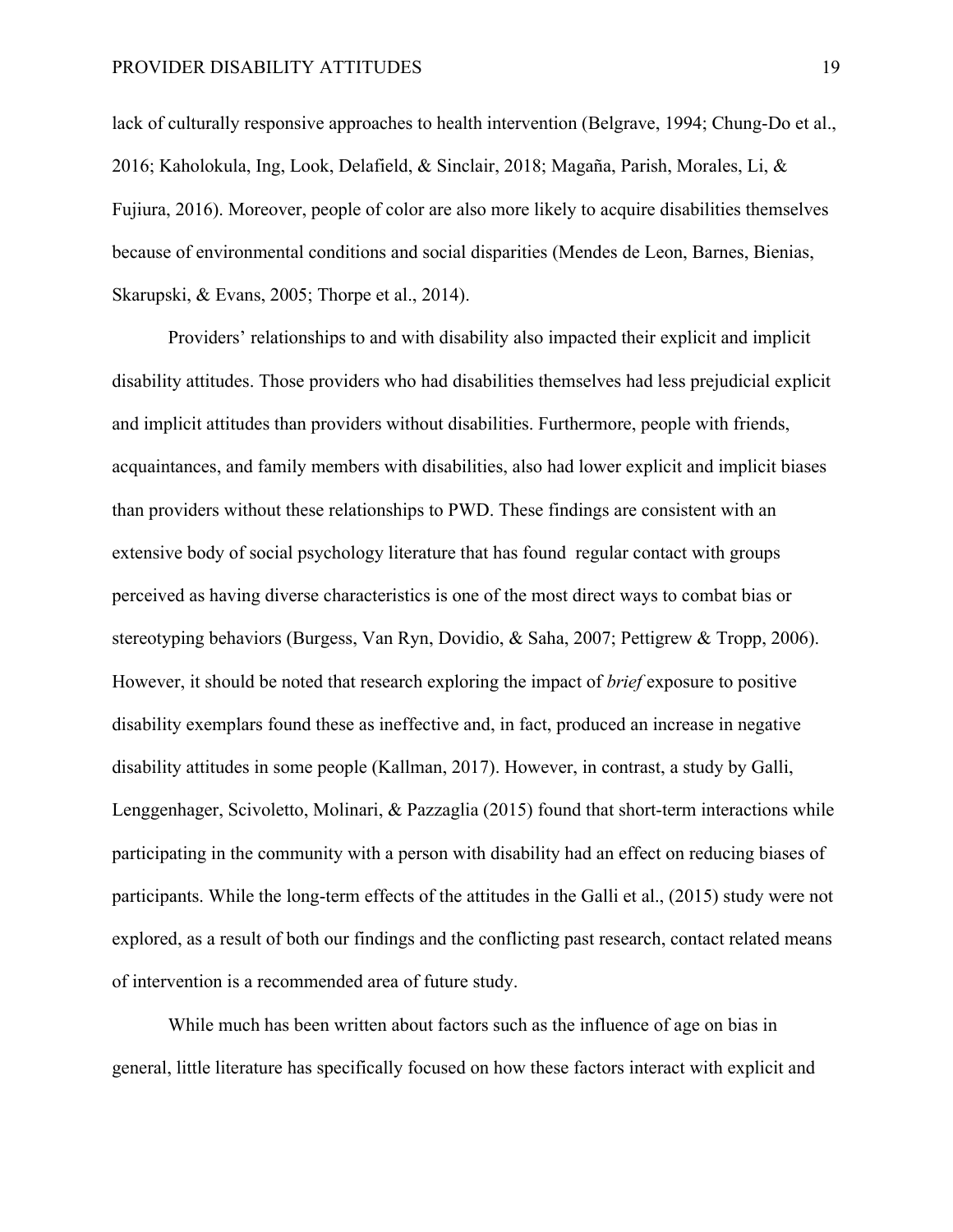implicit bias toward PWD, particularly in the context of healthcare provision. It may be that the longer providers are situated in their respective healthcare fields, the more entrenched they become in individualized views of disability, which produce more bias. Younger providers are also likely one of the first generations to grow up with the Americans with Disabilities Act, which could have implications regarding how they have interacted with people with disabilities through their development, such as in school and at work. Although more research is needed to explore why older providers may be more biased against PWD, it is important to note that older adults' prejudice against disability works against their own self-interest since people are more likely to acquire disability as they age (Ory, Hoffman, Hawkins, Sanner, & Mockenhaupt, 2003; Smeeding, Butler, & Schaber, 2000). However, at the same time, ageism may lead to older adults wanting to disassociate their own experiences of aging from disability.

Finally, our findings revealed a number of differences in providers' explicit and implicit attitudes based on their political orientation. For example, strongly liberal providers had lower explicit and implicit attitudes than providers that identified as strongly conservative. While previous literature here is sparse regarding the relationship between disability attitudes and political orientation, some researchers have noted that ideologies such as individualism, including an individual's responsibility for contribution and productivity within capitalist economies, play a central role in politically conservative values, which has tended to devalue people with disabilities as being 'unfit' to work and thus less productive members of society and the workforce (Dodd, 2013; Feldman, Huddy, Wronski, & Lown, 2019).

#### **Limitations**

When interpreting the findings from this study, a number of limitations should be noted. First, this was not a representative sample – it was a convenience sample – and there is a chance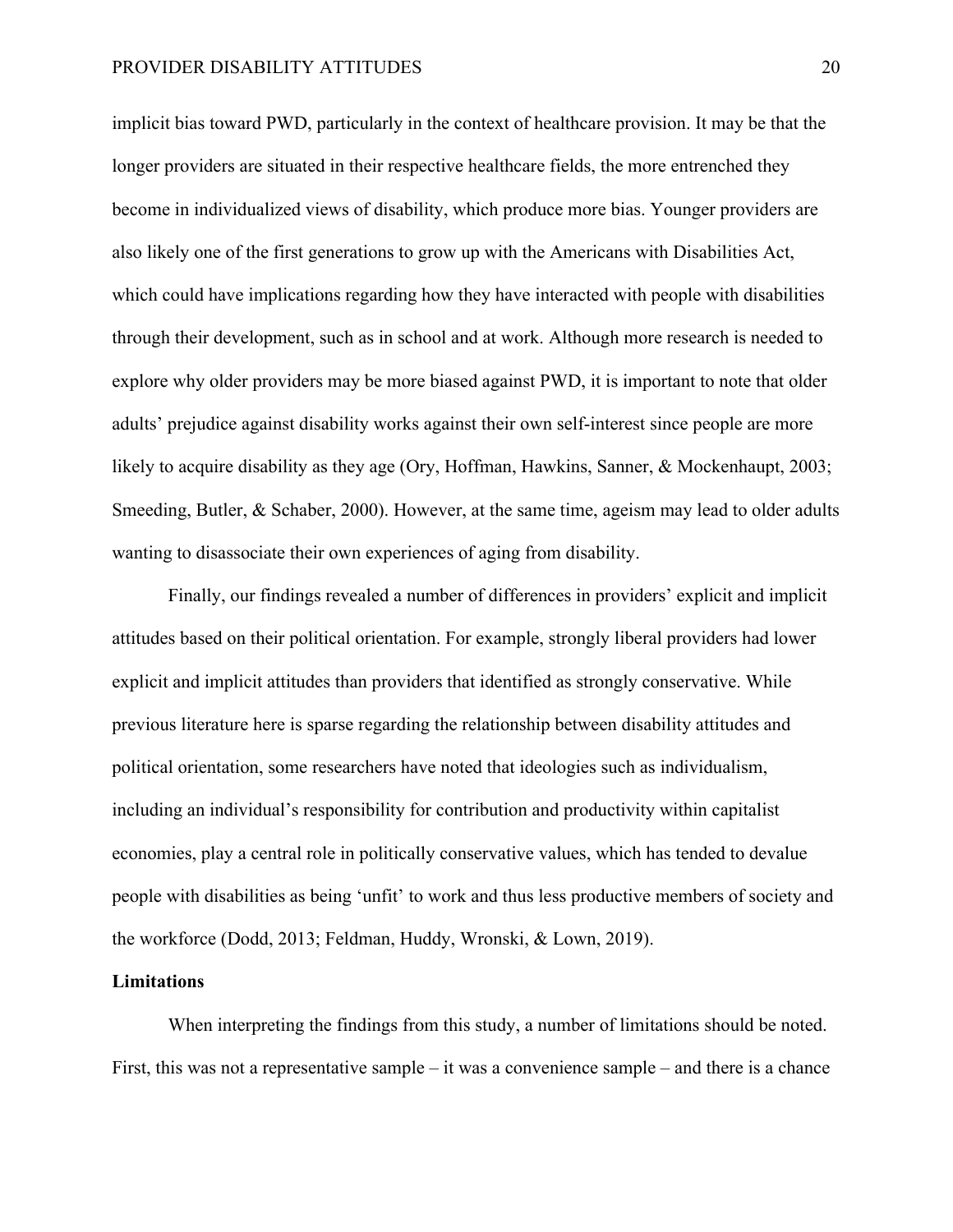of self-selection bias. As this was secondary data, we did not have the ability to ask additional questions, add additional variables, or clarify definitions (such as political orientation of 'neutral'). For example, the explicit measure was limited to one item, which could have impacted social desirability, and we were not able to add additional metrics. In addition, our findings for research question four represented low levels of variance; however, the aim of our fourth research question was not to build the strongest model but to explore correlates with disability attitudes. It is also important to recognize that critiques of IATs, including challenges to the proposed psychometric acceptability as well as claims about susceptibility to faking, are also reported in the literature, despite continued widespread use of IAT measures (Blanton et al., 2009; Steffens, 2004). Thus, it is important to interpret findings from the IAT with caution. Finally, it is important to note that correlation does not equal causation. We believe these limitations should also be considered as invitations for future study, perhaps examining how IAT scores correlate with observed provider interactions with PWD.

#### **Implications**

This study's findings can be used to better understand how healthcare provider bias of PWD might contribute to inequitable healthcare access and health outcomes for PWD. A growing body of literature acknowledges providers' implicit bias, attitudes, and beliefs contribute to unequal treatment and referral to services of patients from minority and ethnic groups (J. Dovidio & Fiske, 2012; Hall et al., 2015)*.* PWD are a disparate health population often overlooked in these studies; however, the findings from our research indicate the majority of providers do hold implicit biases against PWD, and in many cases are not cognizant of their own biases. As such, we believe these findings indicate a need for increased study of this phenomenon and the mechanisms that influence it, as well as how providers' attitudes continue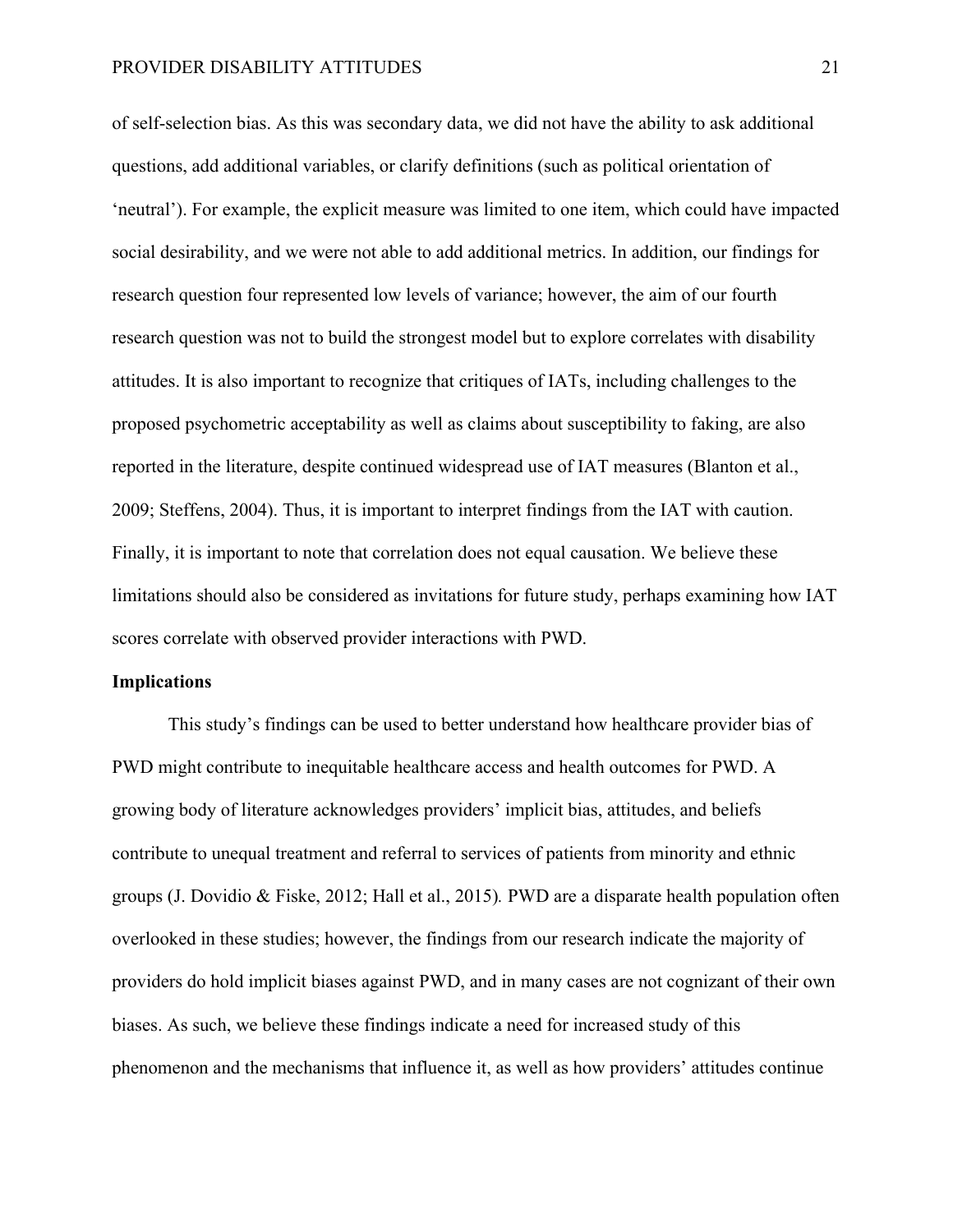to impact the healthcare experiences and health outcomes of PWD. Based on the results of our analysis as well as previous literature, it may be theorized that biases toward PWD contribute to unequal clinical treatment, similar to those inequities experienced by other social minority groups. More research is needed to fully understand the impact of bias on PWD in healthcare contexts, as well as to determine and implement effective means of reducing bias among providers. Specific interventions aimed at prejudice reduction among providers must be tailored not only to individual healthcare contexts but also to address the four distinct combinations of explicit and implicit bias to better address the mechanisms that can influence clinical decisionmaking and negatively impact healthcare experiences and health outcomes of PWD.

Research has identified how racial stereotyping informs clinical decision-making of providers when well established standards of care are absent (J. Dovidio et al., 2008). Currently no standards of care exist for delivery of primary and preventive care for people across disability type. Arguably, tailoring treatment to the individual with disabilities requires extra time and knowledge of the provider to make clinical decisions of appropriate care delivery. However, research also finds increased demands on provider time and lack of provider knowledge of disability are the leading barriers to care for PWD (Kirschner & Curry, 2009; Morrison, George, & Mosqueda, 2008). Thus, the combination of these factors likely contribute to providers making clinical decisions in primary and preventive care based on established stereotypes of PWD (Ravesloot et al., 2007; Shakespeare & Kleine, 2013; Smeltzer, 2007).

Cultural competency training of providers working with ethnic and minority populations has been found to have a positive impact on provider behaviors during clinical encounters (Beach et al., 2005). Accordingly, engaging in culturally responsive care is increasingly recognized and taught as a part of provider educational standards (Butler et al., 2016); however,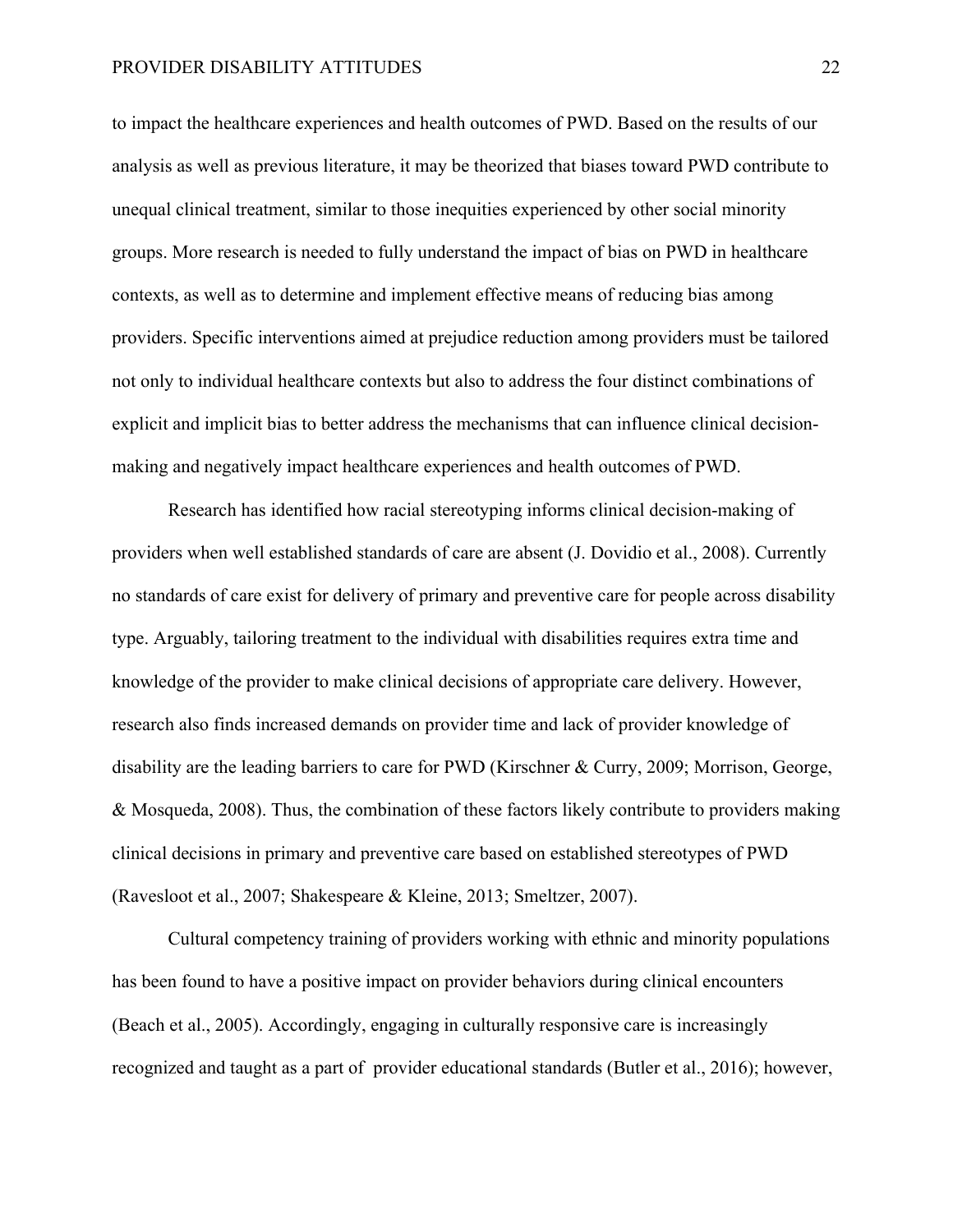exploring PWD as a socially marginalized group is frequently not included within the umbrella of cultural competence. This oversight fails to address the many subtle experiences of discrimination and/or micro-inequities PWD experience as a result of their unique history and 'place' within healthcare. Providers as a group are generally dedicated to achieving standards of normalcy to claim health and wellness of their clients. Exploring aversive ableism among providers might provide a foundation to circumvent traditional norms around concepts of health and wellness, and result in a shift in common provider practices which currently result in a failure to refer a PWD to health screenings, preventative interventions, and wellness programs (M. Nosek & Howland, 1997; M. A. Nosek & Simmons, 2007).

How disability is explained and explored within curricula might also examine how biases are reinforced or changed during provider education. For example, beginning in the early part of the twentieth century the inclusion of standardized or simulated patients – actors playing the part of a PWD or a person with an illness – were introduced, and over the years increasingly embraced (Barrows, 1993). Yet, the literature critiques doing so as it is a form of relaying stereotypical disability experience, rather than offering the lived experience of PWD ((VanPuymbrouck, Heffron, Sheth, & The, 2017). Curricula should closely explore if, and how, these forms of professional education act upon provider biases and prejudices. It should also be noted that the findings of this study provide support for increasing efforts to recruit and include PWD across medical and allied health professions.

Lastly, the disability community and members of some provider groups call for implementing standards of care for working with the disability community into professional competency standards (Alliance for Disability in Health Care, n.d.; Minihan et al., 2001). Implementing these standards into education as well as practice could potentially remove the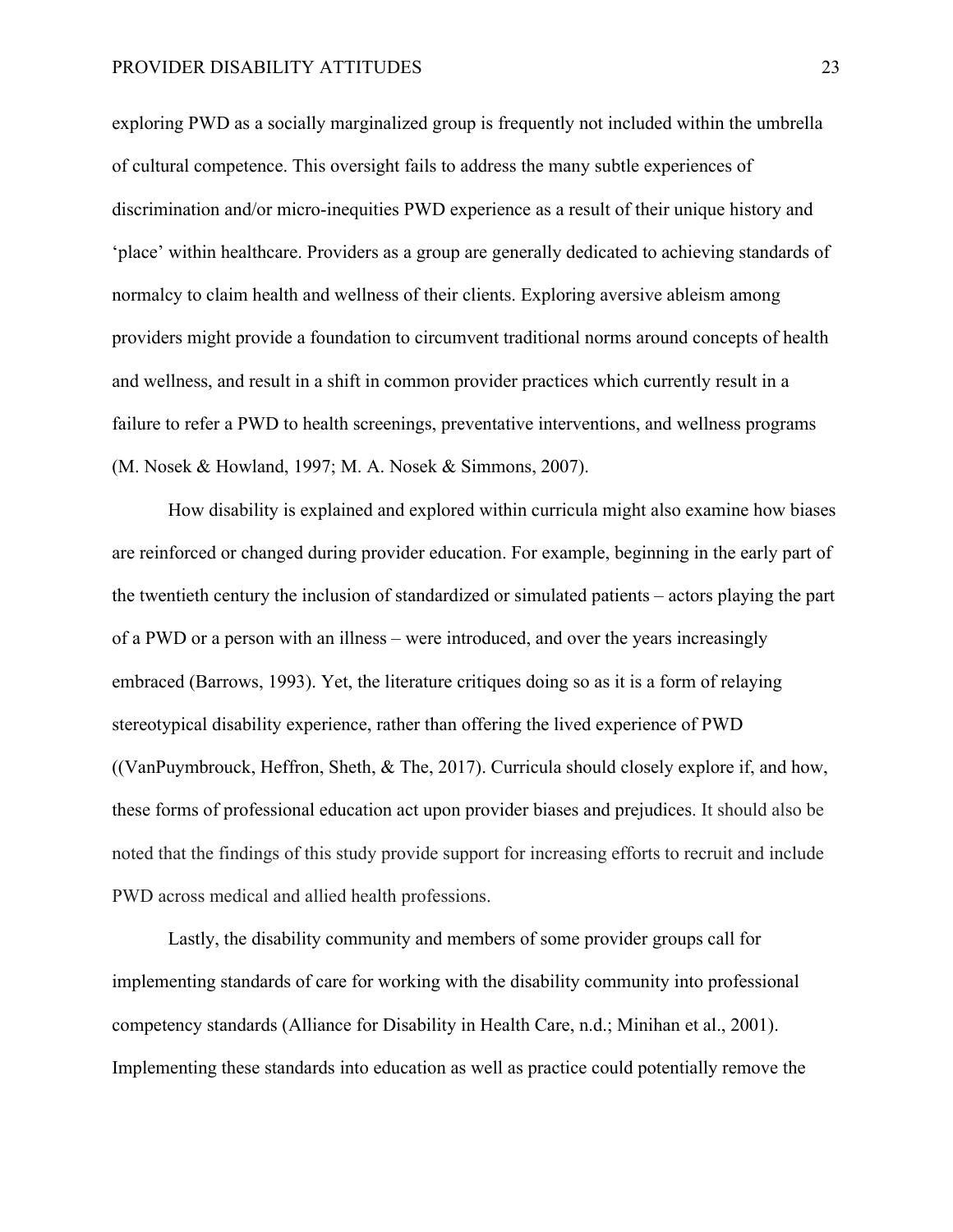ambiguity within clinical contexts that often result in stereotypical assumptions and bias toward PWD by providers.

#### **Conclusion**

There is an extensive body of evidence that implicit bias exists and is associated with prejudicial attitudes and behaviors of providers, which negatively impact the health of ethnic and racial communities. This study provides evidence that the majority of providers are also implicitly biased against PWD, and opens dialogue onto how these attitudes may impact PWD's healthcare encounters and clinical decision-making. The differences between the participants' explicit and implicit attitudes also suggest more precarious ramifications might occur when socially unacceptable implicit attitudes are masked by superficial, explicit acceptance, especially by individuals in traditional positions of power who are entrusted with health-related clinical decisions for PWD. Thus, continuing to examine both explicit and implicit attitudes, as well as the relationship between them, is necessary in order to develop approaches for reducing prejudice against PWD within the context of healthcare. Future research should critically examine how providers' disability bias informs their health care recommendations, referrals, and other care inequities known to contribute to disparities in health outcomes of PWD. Additionally, this study sought to understand the factors that influence explicit and implicit attitudes of healthcare providers, and if any are associated with lower biases. Our findings suggest factors do exist that might be harnessed to inform educational curricula and institutional policies to support a culture and context that nurtures attitudes and behaviors of low disability prejudice. Moreover, better understanding these factors and their influences could play a role in lessening the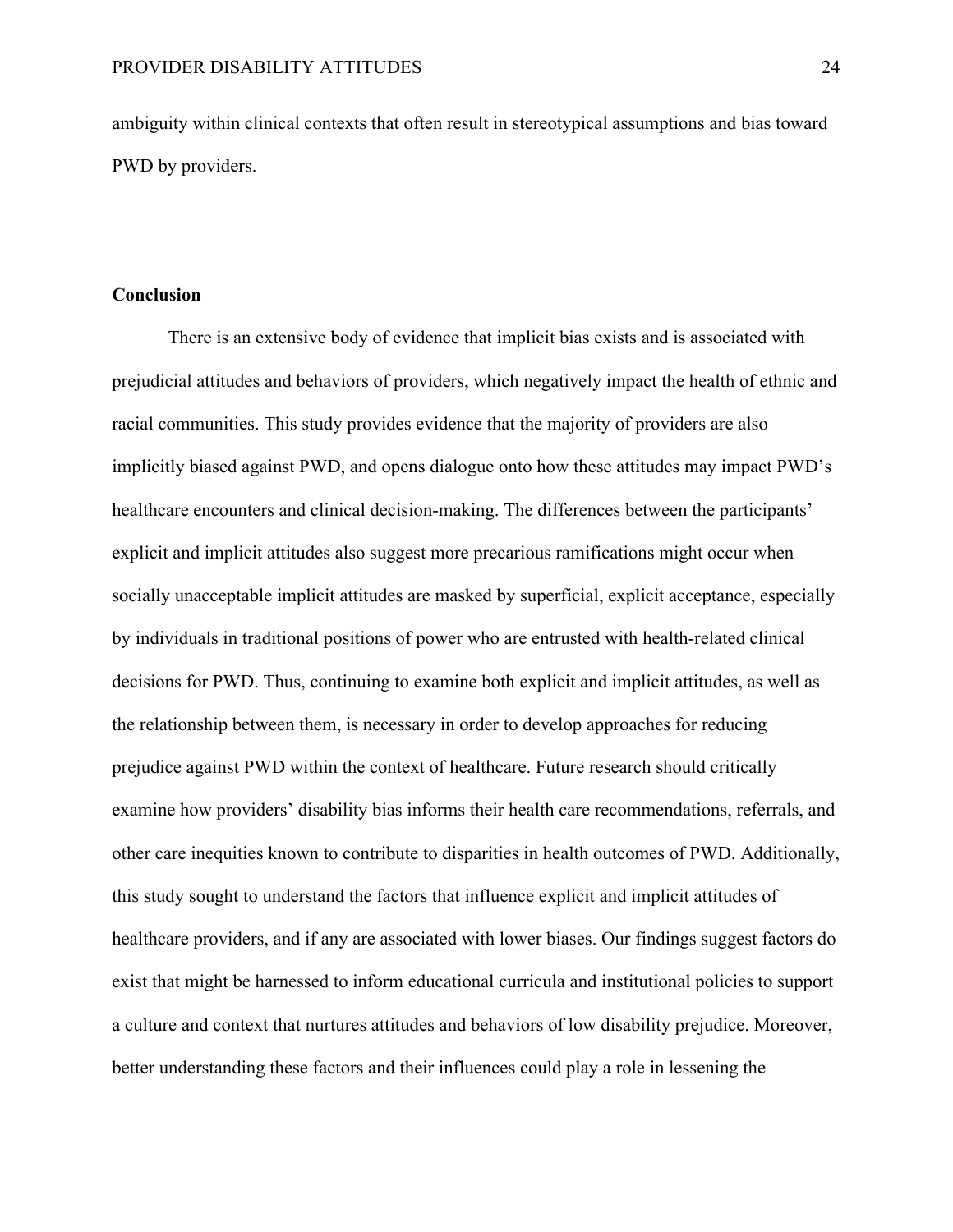disparities in healthcare experienced by the disability community. Reducing ableism in broader society is the ultimate objective; within healthcare, achieving this is a proximate mandate and the only option for providers to attend to their ethical commitments of benevolence and nonmaleficence for all communities they serve.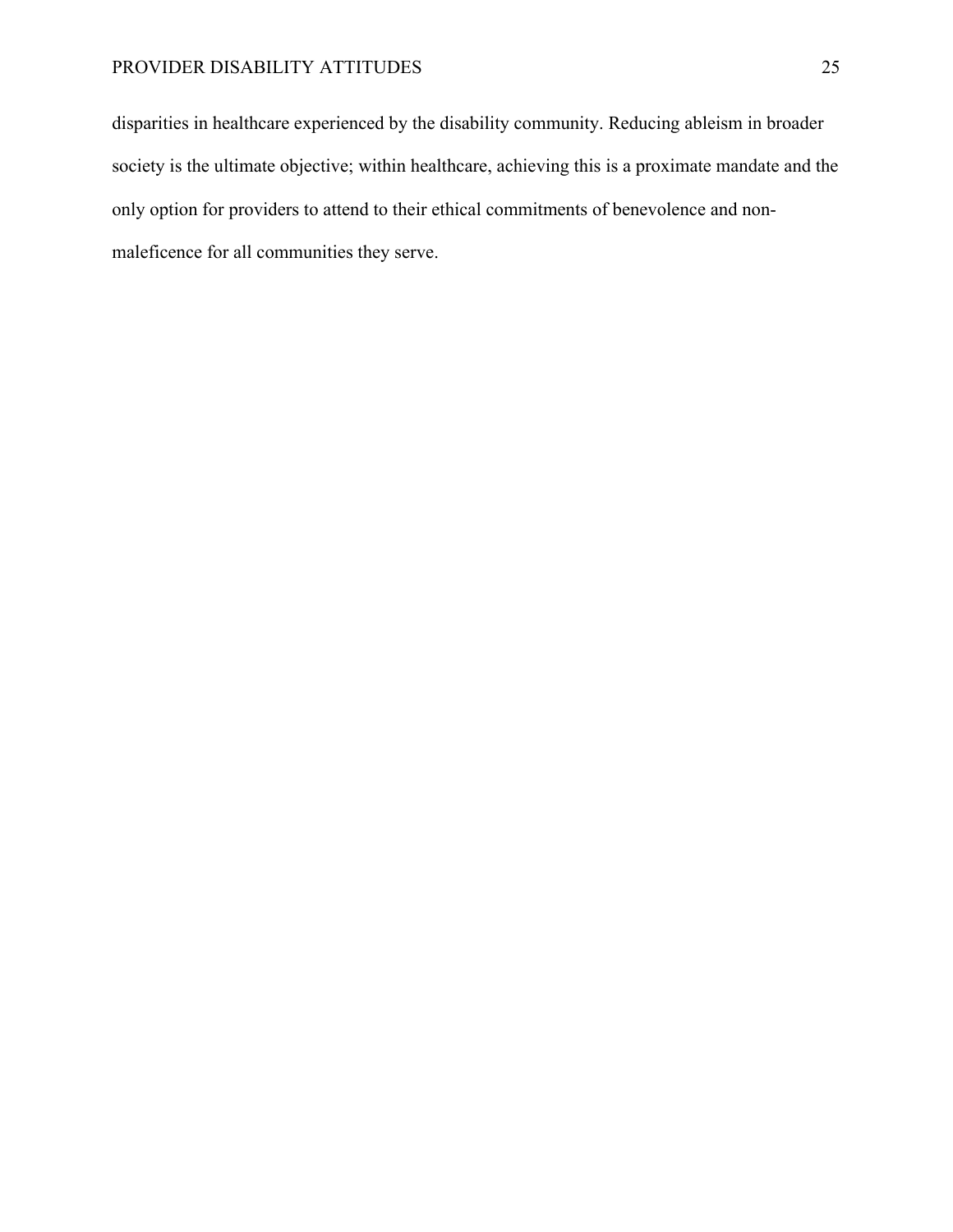#### **References**

- Akhavan, S., & Tillgren, P. (2015). Client/patient perceptions of achieving equity in primary health care: a mixed methods study. *International Journal for Equity in Health, 14*(1), 65.
- Alliance for Disability in Health Care (Producer). (n.d.). Core Competencies on Disability in Health Care Education.
- Altman, B., & Bernstein, A. (2008). *Disability and health in the United States, 2001-2005.* . Hyattsville, MD: National Center for Health Statistics.
- Barrows, H. (1993). An overview of the uses of standardized patients for teaching and evaluating clinical skills. . *Academic Medicine-Philadelphia, 68*(6), 443-451.
- Baynton, D. C. (2001). Disability and the justification of inequality in American history. In P. Longmore & L. Umansky (Eds.), *The new disability history: American perspectives* (pp. 33-57). New York: University Press.
- Beach, M., Price, E., Gary, T., Robinson, K., Gozu, A., & Palacio, A. (2005). Cultural competence: a systematic review of health care provider educational interventions. *Medical care, 43*(4), 356-373.
- Belgrave, F. (1994). Latino cultural values: Their role in adjustment to disability. *Social Behavior and Personality, 9*(5), 185-200.
- Borrell, L., Kiefe, C., Williams, D., Diez-Roux, A., & Gordon-Larsen, P. (2006). Self-reported health, perceived racial discrimination, and skin color in African Americans in the CARDIA study. *Social Science & Medicine, 63*(6), 1415-1427. doi[:https://doi.org/10.1016/j.socscimed.2006.04.008](https://doi.org/10.1016/j.socscimed.2006.04.008)
- Bratton, K., & Haynie, K. (1999). Agenda setting and legislative sucess in state legislatures: The effects of gender and race. *THe Journal of Politics, 61*(3), 658-679.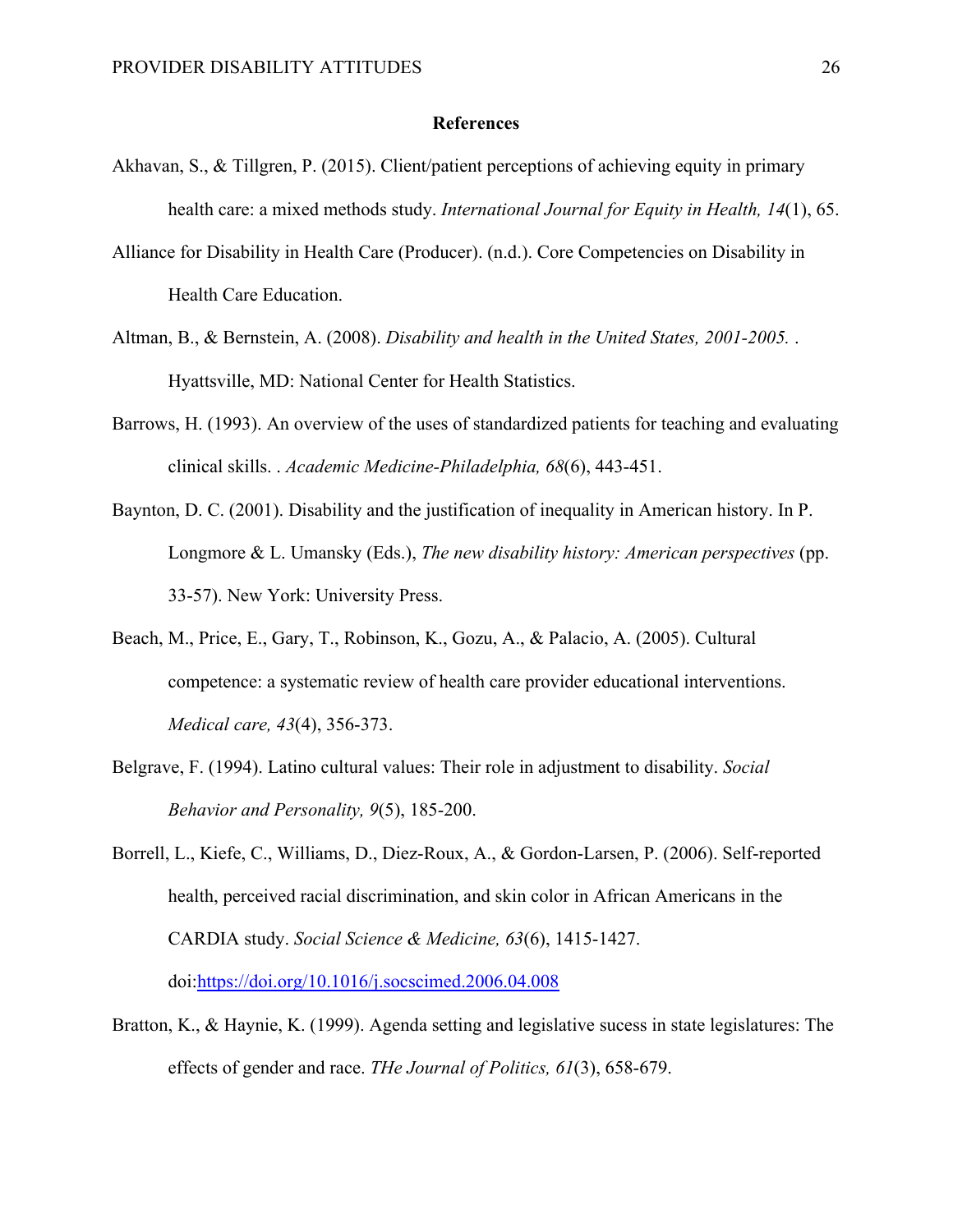- Braun, K., Kim, B., Ka'opua, L., Mokuau, N., & Browne, C. (2014). Native Hawaiian and Pacific Islander elders: What gerontologists should know. *The Gerontologist, 55*(6), 912- 919.
- Burgess, D., Ding, Y., Hargreaves, M., & al., e. (2008). The association between perceived discrimination and underutilization of needed medical and mental health care in a multiethnic community sample. *Journal of Health Care of the Poor and Underserved, 19*(3), 894-911.
- Burgess, D., Van Ryn, M., Dovidio, J., & Saha, S. (2007). Reducing racial bias among health care providers: Lessons from social-cognitive psychology. *J Gen Intern Med, 22*(6), 882- 887. doi:10.1007/s11606-007-0160-1
- Butler, M., McCreedy, E., Schwer, N., Burgess, D., Call, K., Przedworski, J., . . . Kane, R. (2016). *Improving Cultural Competence To Reduce Health Disparities. Comparative Effectiveness Review No. 170. (Prepared by the Minnesota Evidence- based Practice Center under Contract No. 290-2012-00016-I.)* Rockville, MD: AHRQ Publication No. 16- EHC006-EF. Retrieved from [www.effectivehealthcare.ahrq.gov/reports/fnal.cfm.](www.effectivehealthcare.ahrq.gov/reports/fnal.cfm)
- Byron, M., & Dieppe, P. (2000). Educating health professionals about disability:'attitudes, attitudes, attitudes'. *Journal of the Royal Society of Medicine, 93*(8), 397-398.
- Campbell, F. (2014). *Ableism: A theory of everything?* Paper presented at the Ableism, Racism and Conflicts of Participation & Inclusion in Society and the Labour Markey, Hamburg, Germany.
- Carrillo, J. E., Carrillo, V. A., Perez, H. R., Salas-Lopez, D., Natale-Pereira, A., & Byron, A. T. (2011). Defining and targeting health care access barriers. *J Health Care Poor Underserved, 22*(2), 562-575. doi:10.1353/hpu.2011.0037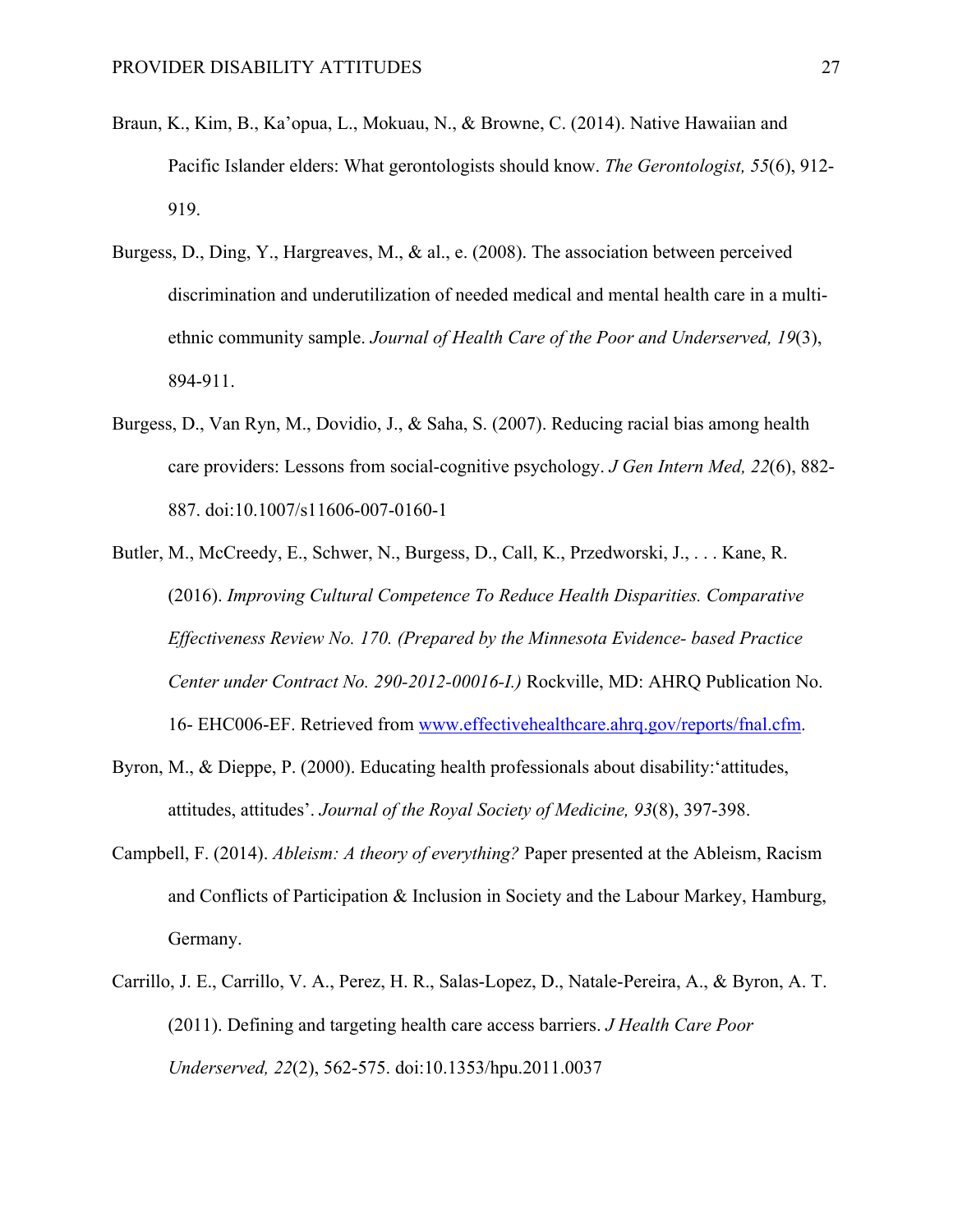- Chung-Do, J., Look, M., Mabellos, T., Trask-Batti, M., Burke, K., & Mau, M. (2016). Engaging Pacific Islanders in research: community recommendations. *Progress in Community Health Partnerships: Research, Education, and Action, 10*(1), 63-71. doi:10.1353/cpr.2016.0002
- Dodd, S. (2013). Personalization, individualism and the politics of disablement. *Disability & Society, 28*(2), 260-273. doi:10.1080/09687599.2012.699283
- Dovidio, J., & Fiske, S. (2012). Under the radar: How unexamined biases in decision-making processes in clinical interactions can contribute to health care disparities. *American Journal of Public Health, 102*(5), 945-952. doi:10.2105/ AJPH.2011.300601
- Dovidio, J., Pagotto, L., & Hebl, M. (2011). Implicit attitudes and discrimination against people with physical disabilities In R. Wierner & S. Willborn (Eds.), *Disability and aging discrimination* (pp. 157-183). New York, NY: Springer.
- Dovidio, J., Penner, L. A., Albrecht, T., Norton, W., Gaertner, S., & Shelton, J. (2008). Disparities and distrust: the implications of psychological processes for understanding racial disparities in health and health care. *Social Science & Medicine, 67*(3), 478-486. doi[:https://doi.org/10.1016/j.socscimed.2008.03.019](https://doi.org/10.1016/j.socscimed.2008.03.019)
- Dressler, W., Oths, K., & Gravlee, C. (2005). Race and ethnicity in public health research: models to explain health disparities. *Annual Review of Anthropology, 34*. doi[:https://doi.org/10.1146/annurev.anthro.34.081804.120505](https://doi.org/10.1146/annurev.anthro.34.081804.120505)
- Feldman, S., Huddy, L., Wronski, J., & Lown, P. (2019). The interplay of empathy and individualism in support for social welfare policies. *Political Psychology*.
- FitzGerald, C., & Hurst, S. (2017). Implicit bias in healthcare professionals: a systematic review. *BMC medical ethics, 18*(1), 19.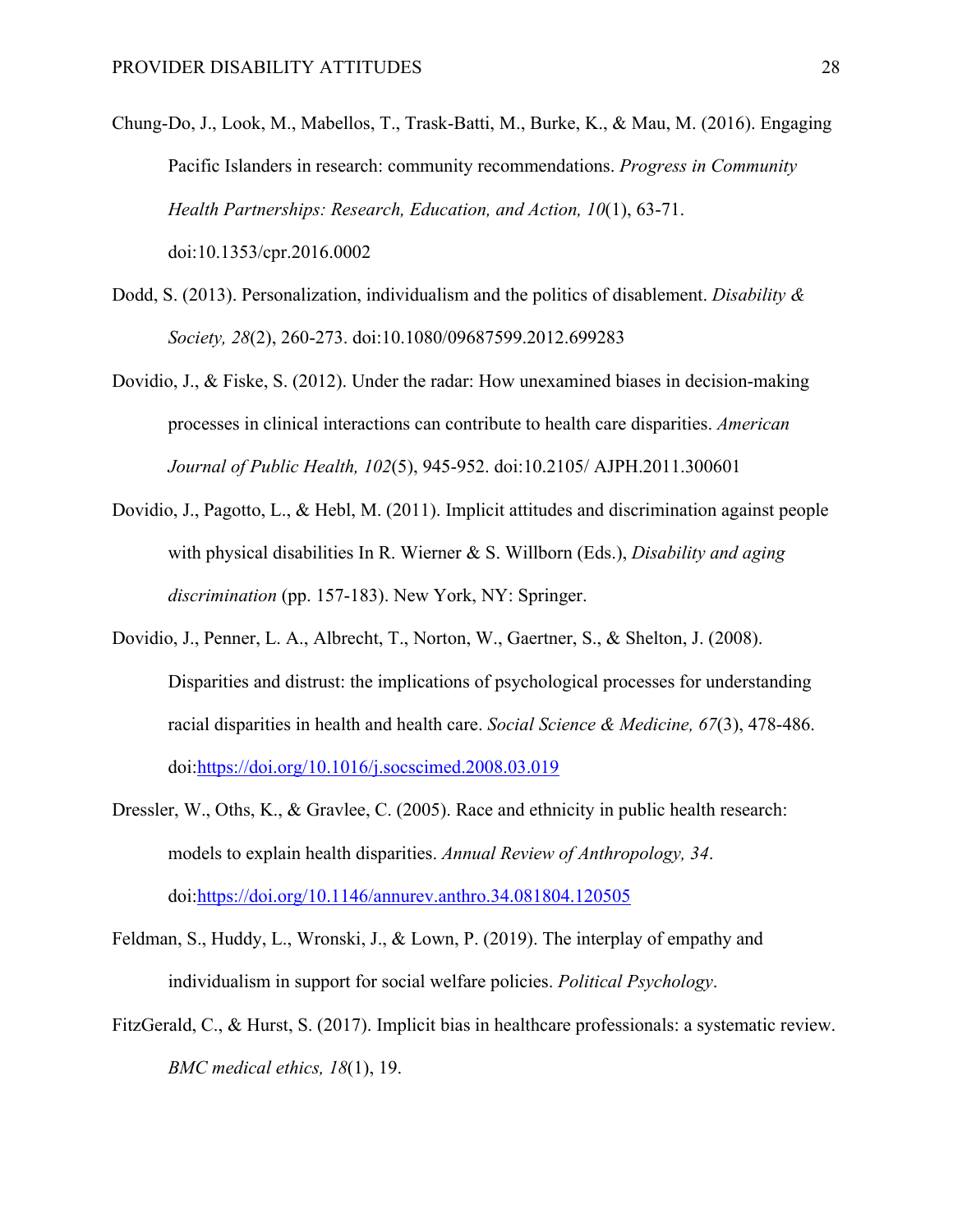- Friedman, C. (2018). Aversive ableism: Modern prejudice towards disabled people. *Review of Disability Studies: An International Journal, 14*(4).
- Friedman, C. (2019). Mapping ableism: A two-dimensional model of explicit and implicit disability attitudes. *Canadian Journal of Disability Studies, 8*(3), 95-120. doi[:https://doi.org/10.15353/cjds.v8i3.](https://doi.org/10.15353/cjds.v8i3)
- Friedman, C., & Awsumb, J. (2019). The Symbolic Ableism Scale. *Review of Disability Studies: An International Journal, 15*(1), 1-20.
- Friedman, C., & Owen, A. (2017). Defining disability: The relationship between understandings of and attitudes towards ableism and disability. *Disability Studies Quarterly, 37*(1).
- Gaertner, S., & Dovidio, J. (1986). The aversive form of racism. In S. Gaertner & J. Dovidio (Eds.), *Prejudice, discrimination, and racism: Theory and research* (pp. 61-89). Orlando, FL: Academic Press.
- Galli, G., Lenggenhager, B., Scivoletto, G., Molinari, M., & Pazzaglia, M. (2015). Don't look at my wheelchair! The plasticity of longlasting prejudice. *Medical Education, 49*, 1239- 1247. doi:10.1111/medu.12834
- Greenwald, A., McGhee, D., & Schwartz, J. (1998). Measuring individual differences in implicit cognition: the implicit association test. *Journal of Personality and Social Psychology, 74*(6), 1464-1480. doi[:http://dx.doi.org/10.1037//0022-3514.74.6.1464.](http://dx.doi.org/10.1037/0022-3514.74.6.1464)
- Greenwald, A., Nosek, B., & Banaji, M. (2003). Understanding and using the implicit association test: I. An improved scoring algorithm. *Journal of Personality and Social Psychology, 85*(2), 197-216. doi:10.1037/0022-3514.85.2.197
- Haider, A., Schneider, E., Sriram, N., Dossick, D., Scott, V., Swoboda, S., . . . Freischlag, J. (2015). Unconscious Race and Social Class bias among acute care surgical clinicians and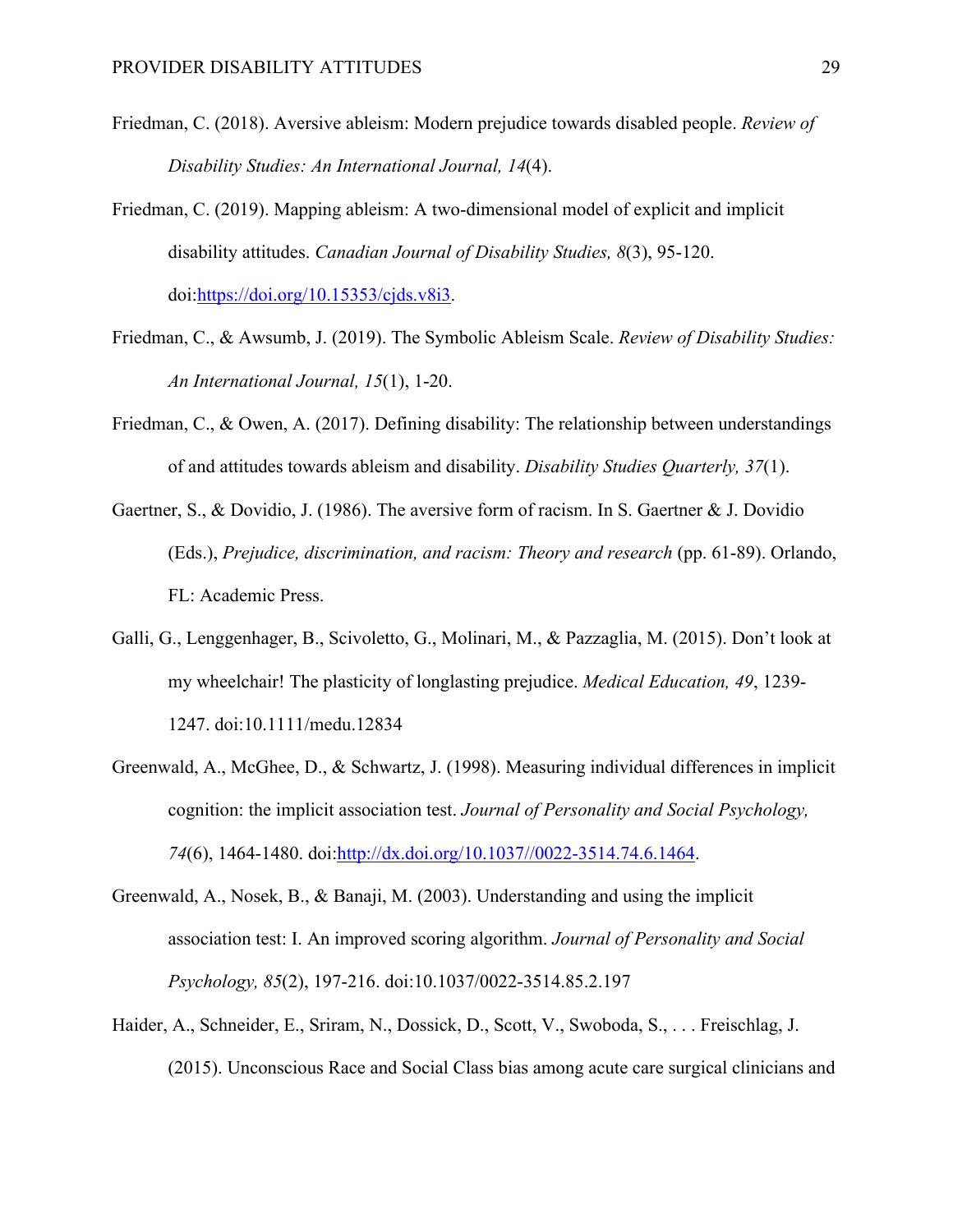clinical treatment decisions. *JAMA Surgery, 150*(5), 457-464.

doi:10.1001/jamasurg.2014.4038

- Hall, W., Chapman, M., Lee, K., Merino, Y., Thomas, T., Payne, B. K., . . . Coyne-Beasley, T. (2015). Implicit racial/ethnic bias among health care professionals and its influence on health care outcomes: a systematic review. *American Journal of Public Health, 105*(12), e60-e76.
- Harrell, J. P., Hall, S., & Taliaferro, J. (2003). Physiological responses to racism and discrimination: an assessment of the evidence. *American Journal of Public Health, 93*(2), 243-248. doi[:https://doi.org/10.1080/09687599.2014.923749](https://doi.org/10.1080/09687599.2014.923749)
- Hirschberger, G., Florian, V., & Mikulincer, M. (2005). Fear and compassion: A terror management analysis of emotional reactions to physical disability. . *Rehabilitation Psychology, 50*(3), 246-257. doi[:https://doi.org/10.1037/0090-5550.50.3.246.](https://doi.org/10.1037/0090-5550.50.3.246)
- Iezzoni, L. (2011). Eliminating health and health care disparities among the growing population of people with disabilities *Health Affairs, 30*(10), 1947-1954. doi:10.1377hlthaff.2011.0613
- Kaholokula, J., Ing, C., Look, M., Delafield, R., & Sinclair, K. (2018). Culturally responsive approaches to health promotion for Native Hawaiians and Pacific Islanders. . *Annals of Human Biology, 45*(3), 249-263. doi:10.1080/03014460.2018.1465593
- Kallman, D. (2017). Integrating disability: Boomerang effects when using positive media exemplars to reduce disability prejudice. *International Journal of Disability, Development and Education, 64*(6), 644-662. doi:10.1080/1034912X.2017.1316012
- Karpinski, A., & Hilton, J. (2001). Attitudes and the implicit association test. *Journal of Personality and Social Psychology, 81*(5), 744-788. doi:10.1037//0022-3514.81.5.774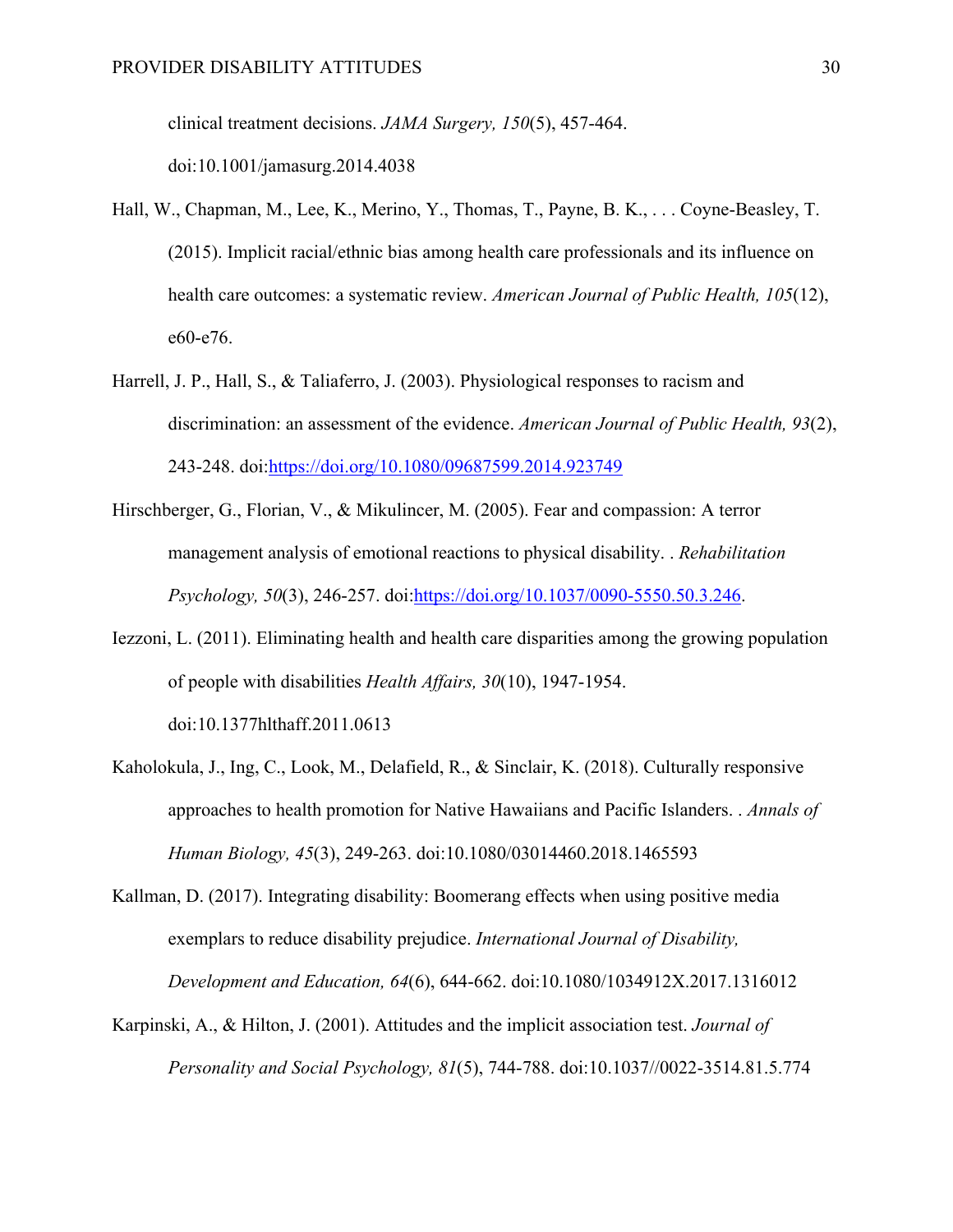- Kirschner, K., & Curry, R. (2009). Educating health care professionals to care for patients with disabilities. *JAMA, 302*(12), 1334-1335. doi:10.1001/jama.2009.1398
- Koh, H., Piotrowski, J., Kumanyika, S., & Fielding, J. (2011). Healthy people: a 2020 vision for the social determinants approach. *Health Education & Behavior, 38*(6), 551-557.
- Krahn, G. L., Walker, D. K., & Correa-De-Araujo, R. (2015). Persons with disabilities as an unrecognized health disparity population. *American Journal of Public Health, 105*(S2), S198-S206.
- Lewis, T., Cogburn, C., & Williams, D. (2015). Self-reported experiences of discrimination and health: scientific advances, ongoing controversies, and emerging issues. *Annual review of clinical psychology, 11*, 407-440.
- Lie, D., Lee-Rey, E., Gomez, A., Bereknyei, S., & Braddock, C. (2011). Does cultural competency training of health professionals improve patient outcomes? A systematic review and proposed algorithm for future research. *J Gen Intern Med, 26*(3), 317-325.
- Linton, S. (1998). Reassigning meaning. In S. Linton (Ed.), *Claiming disability, knowledge and identity* (pp. 8-33). New York: New York University Press.
- Magaña, S., Parish, S., Morales, M. A., Li, H., & Fujiura, G. (2016). Racial and ethnic health disparities among people with intellectual and developmental disabilities. *Intellectual and Developmental Disabilities, 54*(3), 161-172.
- Maina, I., Belton, T., Ginzberg, S., Singh, A., & Johnson, T. (2018). A decade of studying implicit racial/ethnic bias in healthcare providers using the implicit association test. *Social Science & Medicine, 199*, 219-229.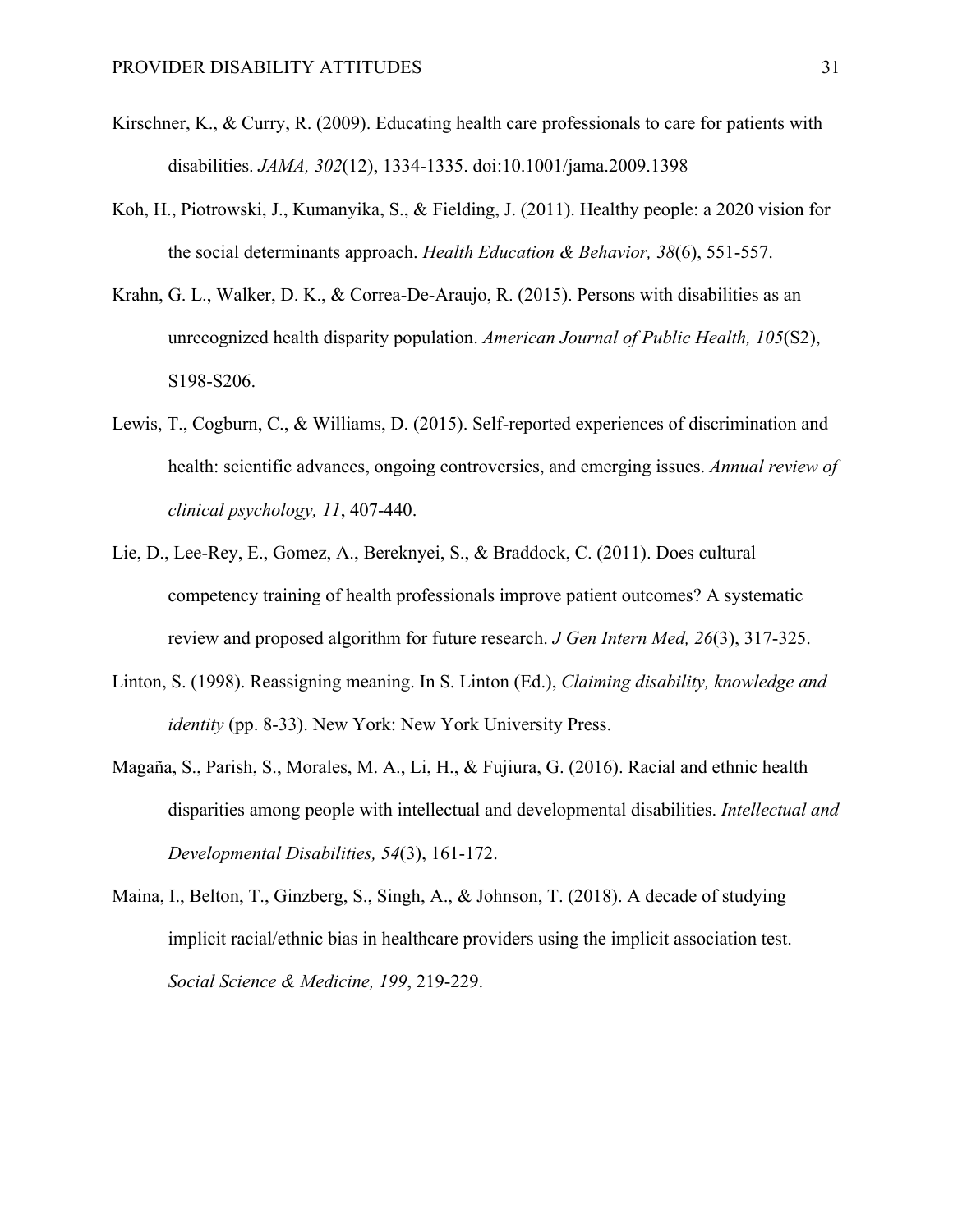- McColl, M. A., Forster, D., Shortt, S., Hunter, D., Dorland, J., Godwin, M., & Rosser, W. (2008). Physician experiences providing primary care to people with disabilities. *Healthcare Policy, 4*(1), e129-e147. doi[:https://doi.org/10.12927/hcpol.2008.19989](https://doi.org/10.12927/hcpol.2008.19989)
- McKinlay, J., Lin, T., Freund, K., & Moskowitz, M. (2002). The unexpected influence of physician attributes on clinical decisions: Results of an experiment. . *Journal of Health and Social Behavior, 43*, 92-106.
- Mendes de Leon, C., Barnes, L., Bienias, J., Skarupski, K., & Evans, D. (2005). Racial disparities in disability: recent evidence from self-reported and performance-based disability measures in a population-based study of older adults. . *The Journals of Gerontology Series B: Psychological Sciences and Social Sciences, 60*(5), S263-S271.
- Minihan, P., Robey, K., Long-Bellil, L., Graham, C., Hahn, J., Woodard, L., & Eddey, G. (2001). Outcomes of disability-related training for the generalist physician: An exploration of the contributions of knowledge, attitudes and skills. . *Academic Medicine, 86*(9), 1163-1170.
- Morrison, E., George, V., & Mosqueda, L. (2008). Primary care for adults with physical disabilities: perceptions from consumer and provider focus groups. *Fam Med, 40*(9), 645- 651.
- Nelson, A., Stith, A., & Smedley, B. (2002a). *Unequal treatment: Confronting racial and ethnic disparities in health care*. Washington, DC: National Academies Press.
- Nelson, A., Stith, A., & Smedley, B. (Eds.). (2002b). *Unequal treatment: Confronting racial and ethnic disparities in health care.* . Washington, DC: National Acadamies Press.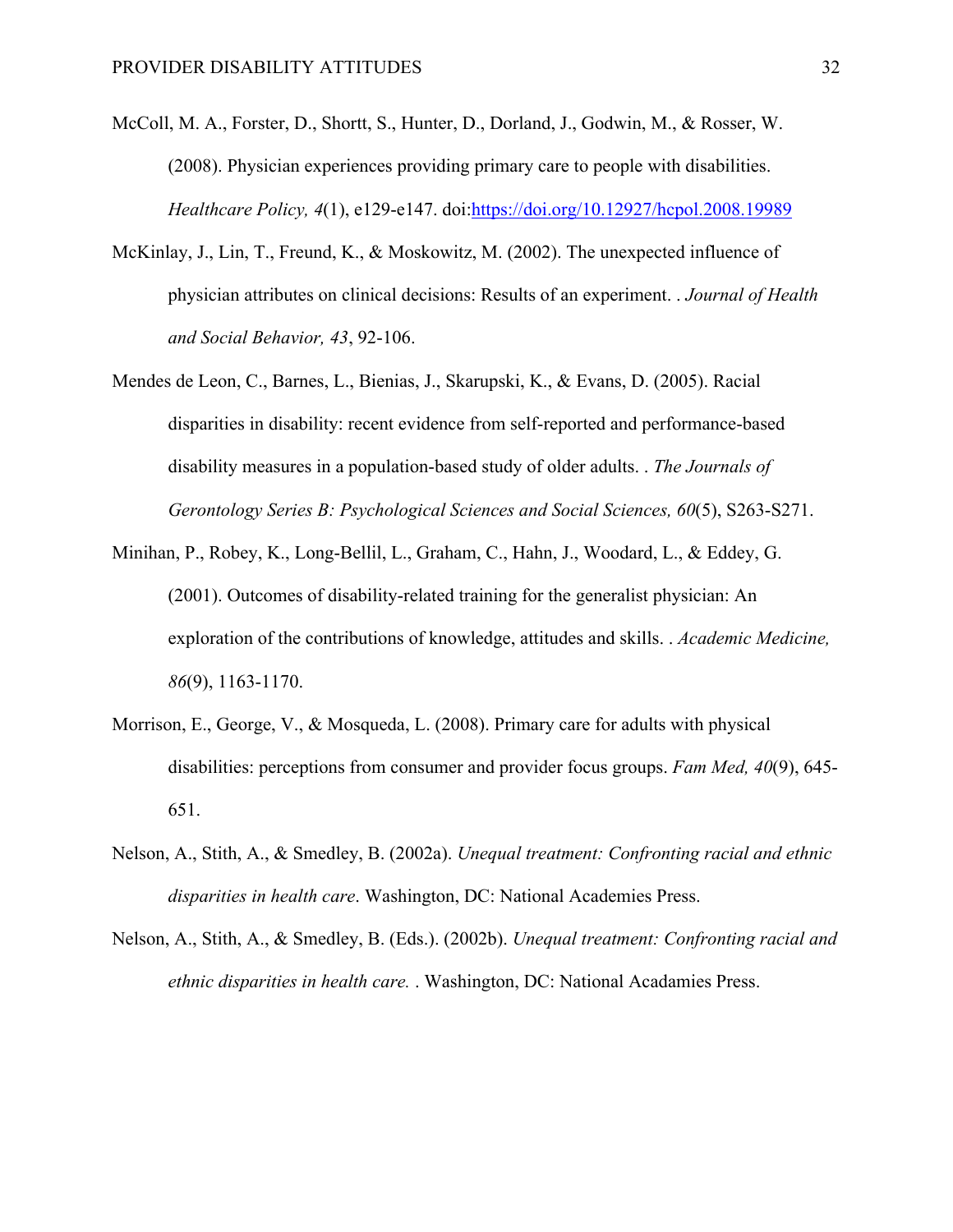- Nosek, B., Smyth, F., Hansen, J., Devos, T., Lindner, N., Ranganath, K., . . . Banaji, M. (2007). Pervasiveness and correlates of implicit attitudes and stereotypes. *European Review of Social Psychology, 1*(1), 1-53. doi:10.1080/10463280701489053
- Nosek, M., & Howland, C. (1997). Breast and Cervical Cancer Screening among Women with Physical Disabilities *Archives of physical medicine and rehabilitation, Suppl 5*, S39-44.
- Nosek, M. A., & Simmons, D. K. (2007). People with disabilities as a health disparities population: the case of sexual and reproductive health disparities. *Californian Journal of Health Promotion, 5*(special issue), 68-81.
- Orgera, K., & Artiga, S. (2018). *Disparities in health and healthcare: Five key questions and answers.* . Retrieved from Washington, DC: [http://files.kff.org/attachment/Issue-Brief-](http://files.kff.org/attachment/Issue-Brief-Disparities-in-Health-and-Health-Care-Five-Key-Questions-and-Answers)[Disparities-in-Health-and-Health-Care-Five-Key-Questions-and-Answers](http://files.kff.org/attachment/Issue-Brief-Disparities-in-Health-and-Health-Care-Five-Key-Questions-and-Answers)
- Ory, M., Hoffman, M., Hawkins, M., Sanner, B., & Mockenhaupt, R. (2003). Challenging aging stereotypes: Strategies for creating a more active society. *American Journal of Preventive Medicine, 25*(3), 164-171.
- Peacock, G., Iezzoni, L., & Harkin, T. (2015). Health care for Americans with disabilities—25 years after the ADA. *New England Journal of Medicine, 373*(10), 892-893.
- Penner, L. A., Dovidio, J. F., West, T. V., Gaertner, S. L., Albrecht, T. L., Dailey, R. K., & Markova, T. (2010). Aversive racism and medical interactions with black patients: A field study. *J Exp Soc Psychol, 46*(2), 436-440.
- Pettigrew, T., & Tropp, L. (2006). A meta-analytic test of intergroup contact theory. *Journal of Personality and Social Psychology, 90*(5), 751-783. doi:10.1037/0022-3514.90.5.751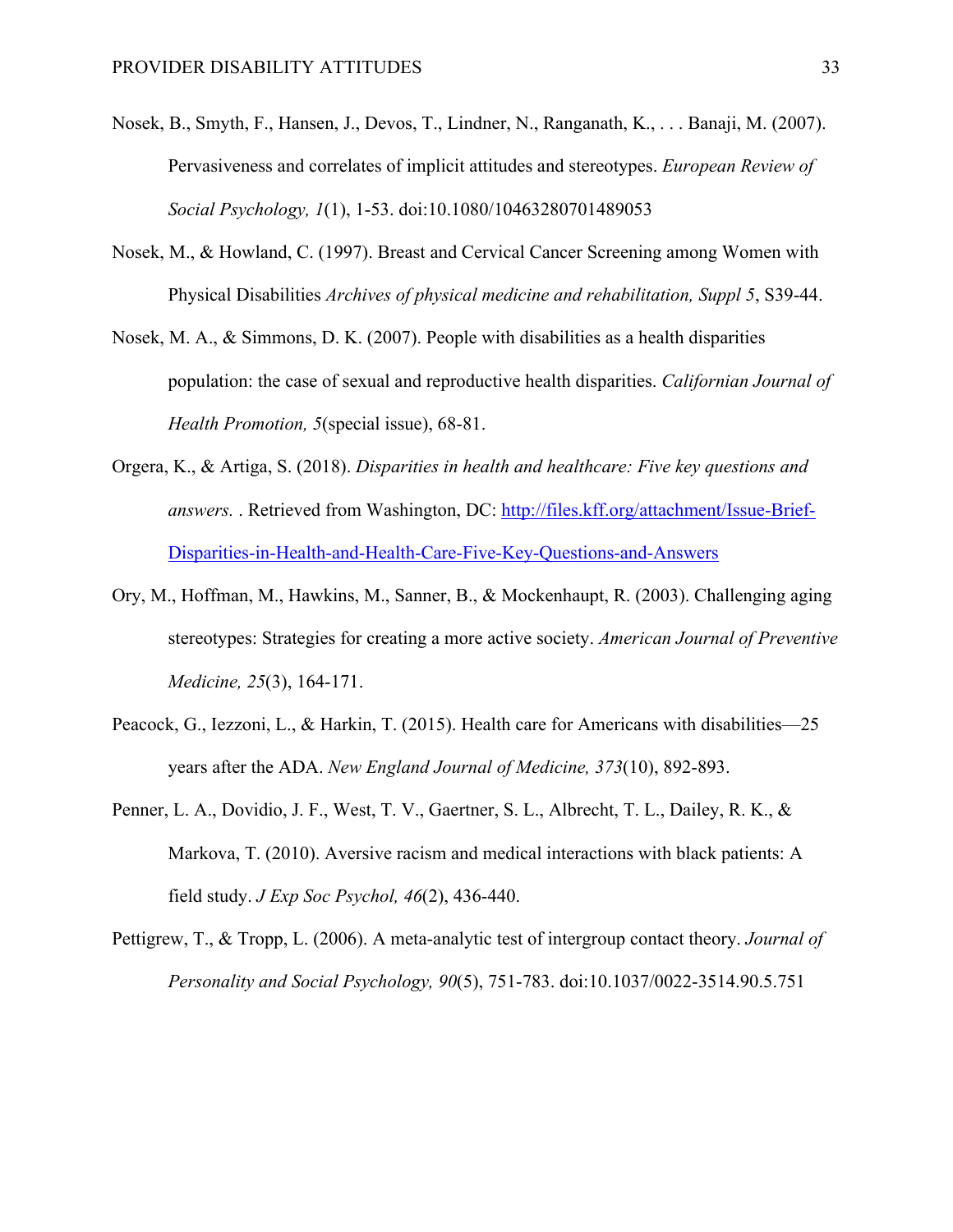- Pharr, J. (2013). Accessible medical equipment for patients with disabilities in primary care clinics: why is it lacking? *Disabil Health J, 6*(2), 124-132. doi:10.1016/j.dhjo.2012.11.002
- Phelan, S. M., Puhl, R. M., Burke, S. E., Hardeman, R., Dovidio, J. F., Nelson, D., . . . van Ryn, M. (2015). The mixed impact of medical school on medical students' implicit and expliciit weight bias. *Medical Education, 49*(10), 983-992. doi:10.1111/medu.12770
- Ravesloot, C. H., Seekins, T., Cahill, T., Lindgren, S., Nary, D. E., & White, G. (2007). Health promotion for people with disabilities: development and evaluation of the Living Well with a Disability program. *Health Educ Res, 22*(4), 522-531. doi:10.1093/her/cyl114
- Reichard, A., Stolzle, H., & Fox, M. (2011). Health disparities among adults with physical disabilities or cognitive limitations compared to individuals with no disabilities in the United States. *Disability and health journal, 4*(2), 59-67.
- Sabin, J., Marini, M., & Nosek, B. (2012). Implicit and explicit anti-fat bias among a large sample of medical doctors by BMI, race/ethnicity and gender.
- Sabin, J., Nosek, B., Greenwald, A., & Rivara, F. (2009). Physicians' implicit and explicit attitudes about race by MD Race, Ethnicity, and Gender. . *J Health Care Poor Underserved, 20*(3), 896-913. doi:10.1353/hpu/0/0185
- Salas-Provance, M., Erickson, G., & Reed, J. (2002). Disabiilities as viewed by four generations of one Hispanic family. *American Journal of Speech-Language Pathology, 11*(2), 151- 162. doi:10.1044/1058-0360(2002/015)
- Sanchez, J., Byfield, G., Brown, T., LaFavor, K., Murphy, D., & Laud, P. (2000). Perceived accessibility versus actual physical accessibility of healthcare facilities. *Rehabilitation Nursing, 25*(1), 6-9.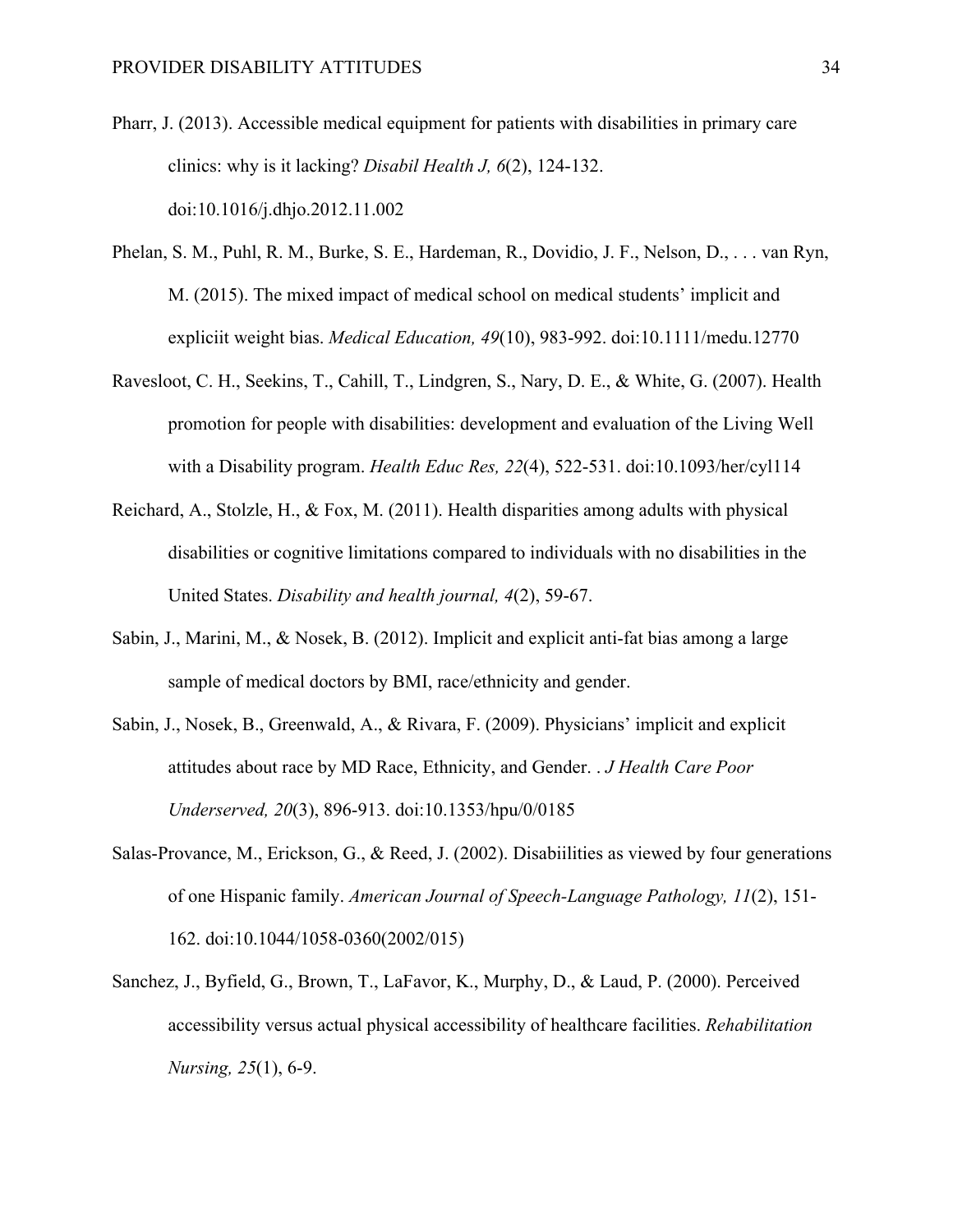- Shakespeare, T., & Kleine, I. (2013). Educating health professionals about disability: a review of interventions. *Health and Social Care Education, 2*(2), 20-37. doi:10.11120/hsce.2013.00026
- Smeeding, T., Butler, R., & Schaber, G. (2000). *The consequences of population aging for society.* Paper presented at the Workshop Report, New York, NY.
- Smeltzer, S. C. (2007). Improving the health and wellness of persons with disabilities: a call to action too important for nursing to ignore. *Nurs Outlook, 55*(4), 189-195. doi:10.1016/j.outlook.2007.04.001
- Son Hing, L., Chung-Yan, G., Hamilton, L., & Zanna, M. (2008a). A two-dimensional model that employs explicit and implicit attitudes to characterize prejudice. *Journal of Personality and Social Psychology, 94*(6), 971.
- Son Hing, L., Chung-Yan, G., Hamilton, L., & Zanna, M. (2008b). A two-dimensional model that employs explicit and implicit attitudes to characterize prejudice. *Journal of Personality and Social Psychology, 94*(6), 971-987. doi:10.1037/0022-3514.94.6.971
- Teal, C., Gill, A., Green, A., & Crandall, S. (2012). Helping medical learners recognise and manage unconscious bias toward certain patient groups. *Medical Education, 46*(1), 80-88. doi:doi:10.1111/j.1365-2923.2011.04101.x
- Thorpe, R., McCleary, R., Smolen, J., Whitfield, K., Simonsick, E., & LaVeist, T. (2014). Racial disparities in disability among older adults: finding from the exploring health disparities in integrated communities study. . *Journal of Aging and Health, 25*(8), 1261-1279.
- U.S. Department of Health and Human Services. Healthy People 2020. Retrieved from <https://www.healthypeople.gov/2020/topics-objectives/topic/disability-and-health>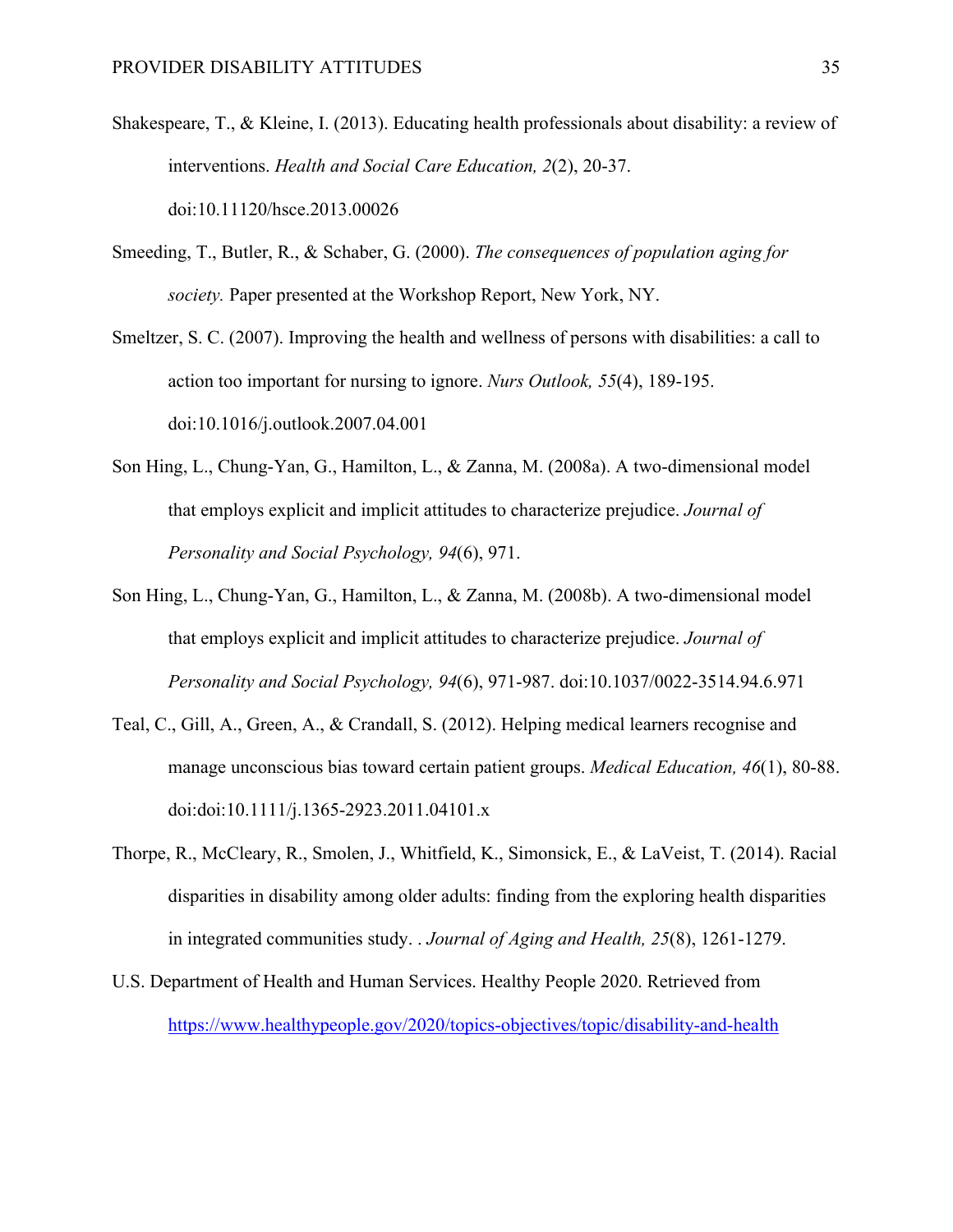- VanPuymbrouck, L. (2018). *Rights to accommodation in healthcare: Self-advocacy experiences of people with disabilities*. [Doctoral dissertation]. Chicago, IL.
- VanPuymbrouck, L., & Friedman, C. (2019). Exploring the understanding of entry-level graduate OT students' perceptions of disability. *Scandinavian Journal of Occupational Therapy*.
- VanPuymbrouck, L., Heffron, J., Sheth, A., & The, K. (2017). Experiential Learning: Critical analysis of Standardized Patient and Disability Simulations. . *Journal of Occupational Therapy Education*. doi[:https://doi/org/10.26681/jote.2017.010305](https://doi/org/10.26681/jote.2017.010305)
- Williams, D., & Jackson, P. (2005). Social sources of racial disparities in health. *Health Affairs, 24*(2), 325-334.
- Wilson, T., Lindsey, S., & Schooler, T. (2000). A model of dual attitudes. *Psychological Review, 107*, 101-126.
- Xu, K., Nosek, B., & Greenwald, A. (2014). Psychology data from the race implicit association test on the project implicit demo website. *Journal of Open Psychology Data, 2*(1). doi[:http://doi.org/10.5334/jopd.ac](http://doi.org/10.5334/jopd.ac)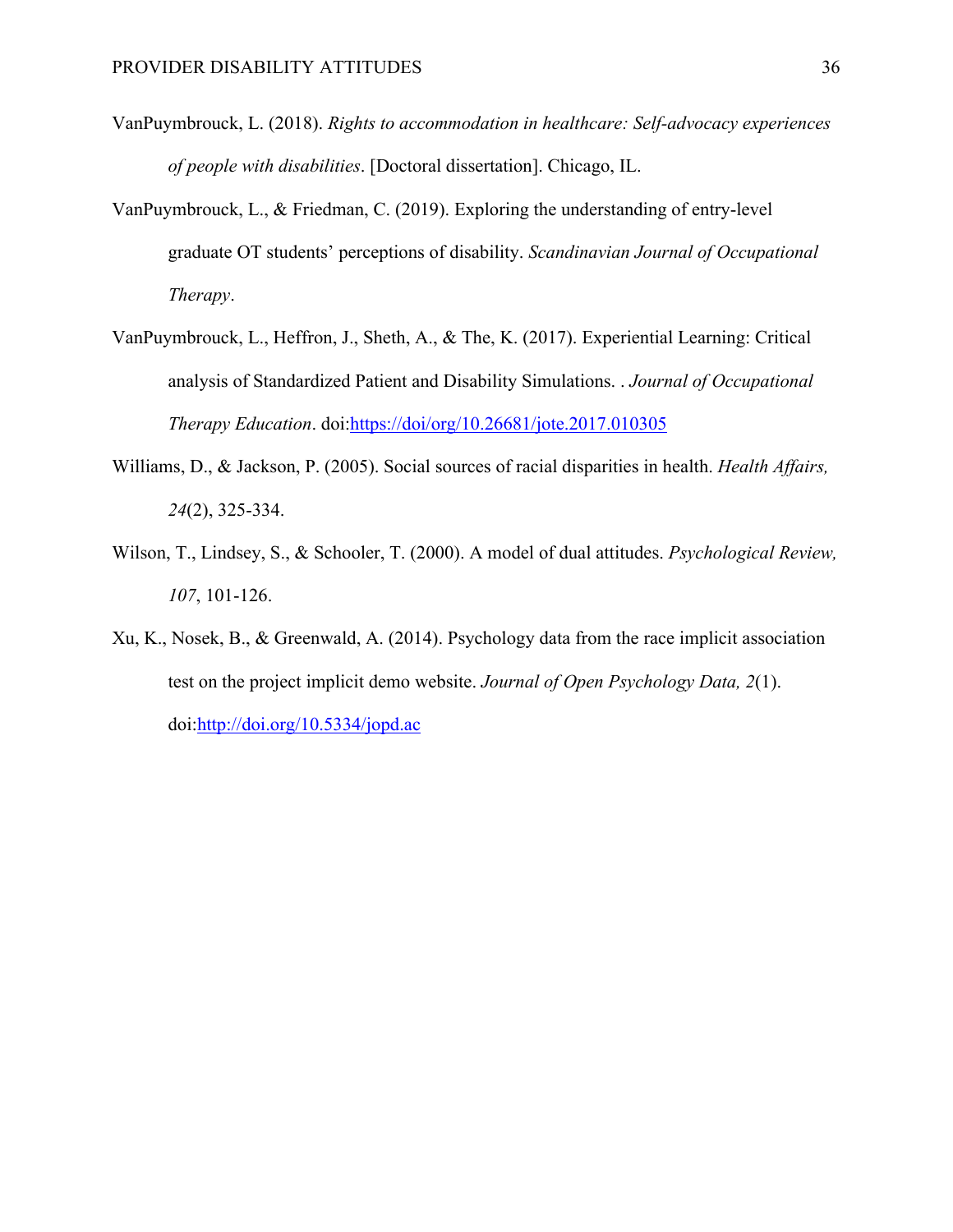# Table 1

*Demographics of Sample (n = 25,006)*

|                                                          | $\%$     | n      |
|----------------------------------------------------------|----------|--------|
| Healthcare occupation                                    |          |        |
| Occupational and physical therapy assistants             | $30.4\%$ | 7,603  |
| Diagnosis and treating practitioners (MD, dentist, etc.) | 25.2%    | 6,301  |
| Technologists and technicians                            | $10.3\%$ | 2,581  |
| Nursing and home health assistants                       | $5.6\%$  | 1,390  |
| Other healthcare support                                 | 28.5%    | 7,131  |
| Disability ( $n = 24,036$ )                              |          |        |
| Nondisabled                                              | 90.7%    | 21,789 |
| Person with a disability                                 | $9.3\%$  | 2,247  |
| Sex ( $n = 24,882$ )                                     |          |        |
| Female                                                   | 80.6%    | 20,043 |
| Male                                                     | 19.4%    | 4,839  |
| Race $(n = 938)$                                         |          |        |
| White                                                    | 74.9%    | 18,595 |
| Multiracial                                              | $9.3\%$  | 2,302  |
| <b>Black</b>                                             | $7.2\%$  | 1,791  |
| East Asian                                               | $2.9\%$  | 724    |
| South Asian                                              | $2.7\%$  | 677    |
| Native Hawaiian or other Pacific Islander                | $0.5\%$  | 130    |
| Indigenous American                                      | $0.5\%$  | 121    |
| Latinx                                                   | $0.2\%$  | 50     |
| Other                                                    | 1.8%     | 449    |
| Family member have a disability? ( $n = 24,076$ )        |          |        |
| N <sub>o</sub>                                           | 60.7%    | 14,615 |
| Yes                                                      | 39.3%    | 9,461  |
| Friend or acquaintance with disability? ( $n = 23,991$ ) |          |        |
| N <sub>o</sub>                                           | 54.5%    | 13,080 |
| Yes                                                      | 45.5%    | 10,911 |
| Political orientation ( $n = 24,645$ )                   |          |        |
| Strongly conservative                                    | 3.5%     | 869    |
| Moderately conservative                                  | 11.7%    | 2,881  |
| Slightly conservative                                    | 9.4%     | 2,322  |
| Neutral                                                  | 35.1%    | 8,649  |
| Slightly liberal                                         | 11.2%    | 2,758  |
| Moderately liberal                                       | 20.4%    | 5,033  |
| Strongly liberal                                         | 8.7%     | 2,133  |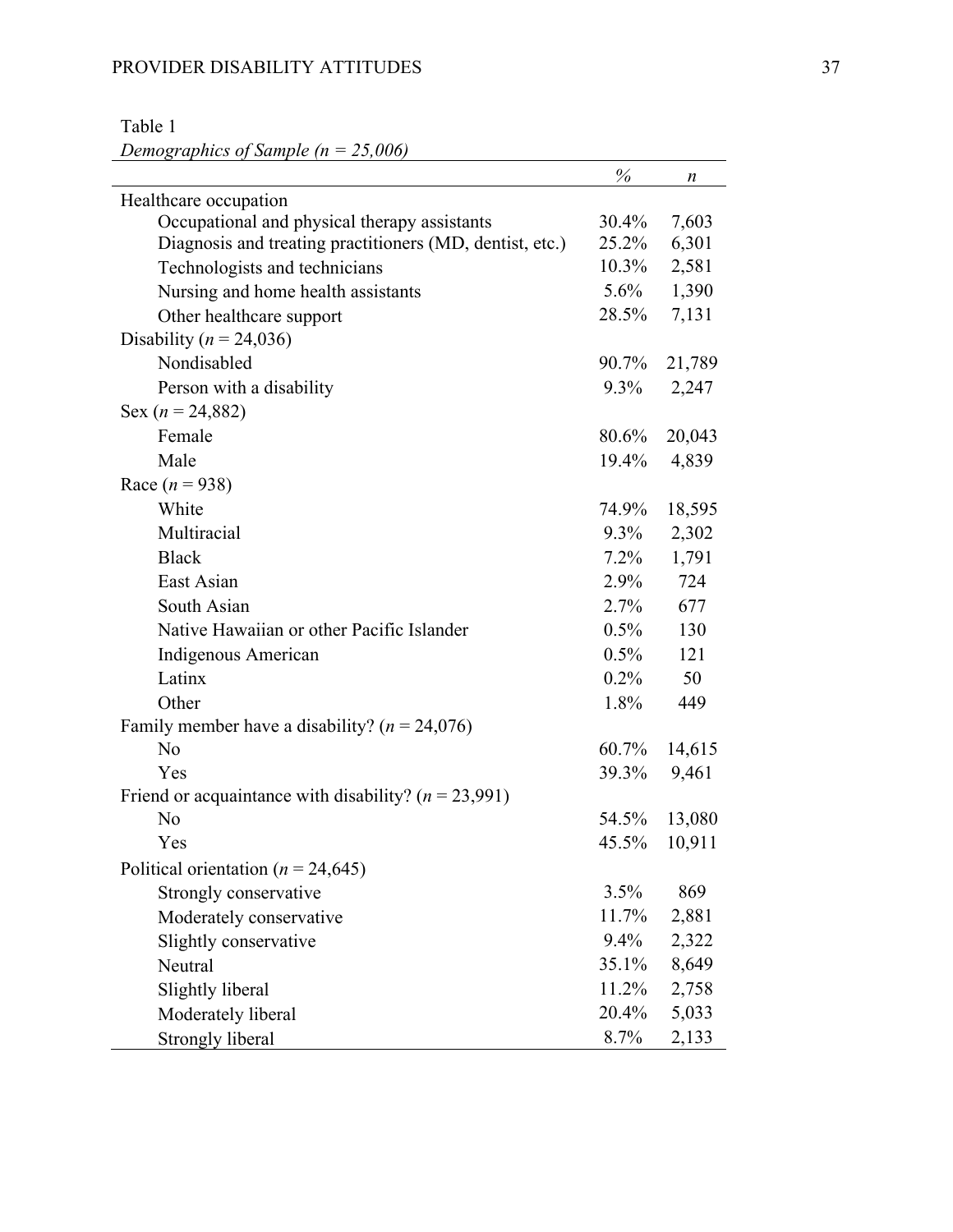| Lincar Regression model Coefficients                                    | Model              |          |                    |         |
|-------------------------------------------------------------------------|--------------------|----------|--------------------|---------|
|                                                                         | Explicit attitudes |          | Implicit attitudes |         |
| Variable                                                                | Coefficient        |          | Coefficient        |         |
| Constant                                                                | 4.55               |          | 0.45               |         |
| Age                                                                     | $0.003***$         | 0.03     | $0.005***$         | 0.15    |
| Nondisabled (ref: person with disability)                               | $0.13***$          | 0.04     | $0.06***$          | 0.04    |
| Female (ref: Male)                                                      | $-0.16***$         | $-0.07$  | $-0.10***$         | $-0.09$ |
| Race (ref: White)                                                       |                    |          |                    |         |
| Multiracial                                                             | 0.03               | 0.01     | $-0.04***$         | $-0.02$ |
| <b>Black</b>                                                            | $0.07**$           | 0.02     | 0.05               | 0.03    |
| East Asian                                                              | $0.30***$          | 0.06     | $0.04*$            | 0.02    |
| South Asian                                                             | $0.11**$           | 0.02     | $-0.03$            | $-0.01$ |
| Native Hawaiian or other Pacific Islander                               | $0.36***$          | 0.03     | 0.03               | 0.004   |
| Indigenous American                                                     | $-0.25**$          | $-0.02$  | 0.006              | 0.0009  |
| Latinx                                                                  | $-0.38**$          | $-0.02$  | $-0.13$            | $-0.01$ |
| Other                                                                   | $-0.007$           | $-0.001$ | $-0.06**$          | $-0.02$ |
| Family member with a disability (ref: no family<br>member)              | $-0.08***$         | $-0.04$  | $-0.02***$         | $-0.03$ |
| Friend or acquaintance with disability (ref: no<br>friend/acquaintance) | $-0.23***$         | $-0.13$  | $-0.05***$         | $-0.06$ |
| Political orientation (ref: strongly conservative)                      |                    |          |                    |         |
| Moderately conservative                                                 | $-0.009$           | $-0.003$ | 0.001              | 0.001   |
| Slightly conservative                                                   | $-0.04$            | $-0.01$  | $-0.02$            | $-0.01$ |
| Neutral                                                                 | $-0.17***$         | $-0.09$  | $-0.02$            | $-0.02$ |
| Slightly liberal                                                        | $-0.03$            | $-0.01$  | $-0.06***$         | $-0.04$ |
| Moderately liberal                                                      | $-0.06$            | $-0.03$  | $-0.06***$         | $-0.06$ |
| Strongly liberal                                                        | $-0.12**$          | $-0.04$  | $-0.12***$         | $-0.08$ |

## Table 2 *Linear Regression Model Coefficients*

*Note*. \*p<.05. \*\*p<.01. \*\*\*p<.001.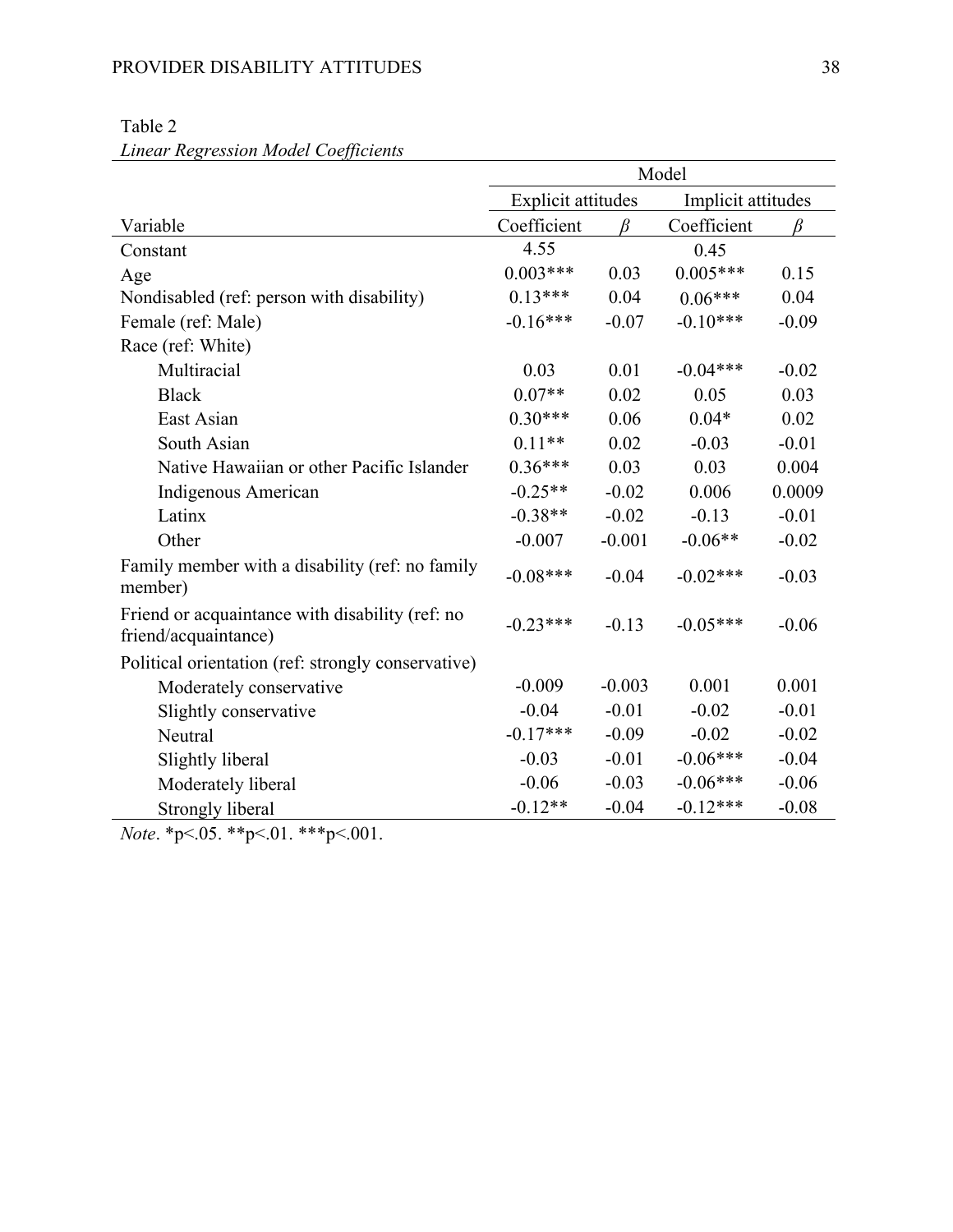

*Figure 1*. Explicit attitudes of healthcare providers. The figure shows that the majority of people (64%) have no explicit preferences for people with disabilities or nondisabled people. 32% of people explicitly preferred nondisabled people, and 4.2% of people explicitly preferred people with disabilities.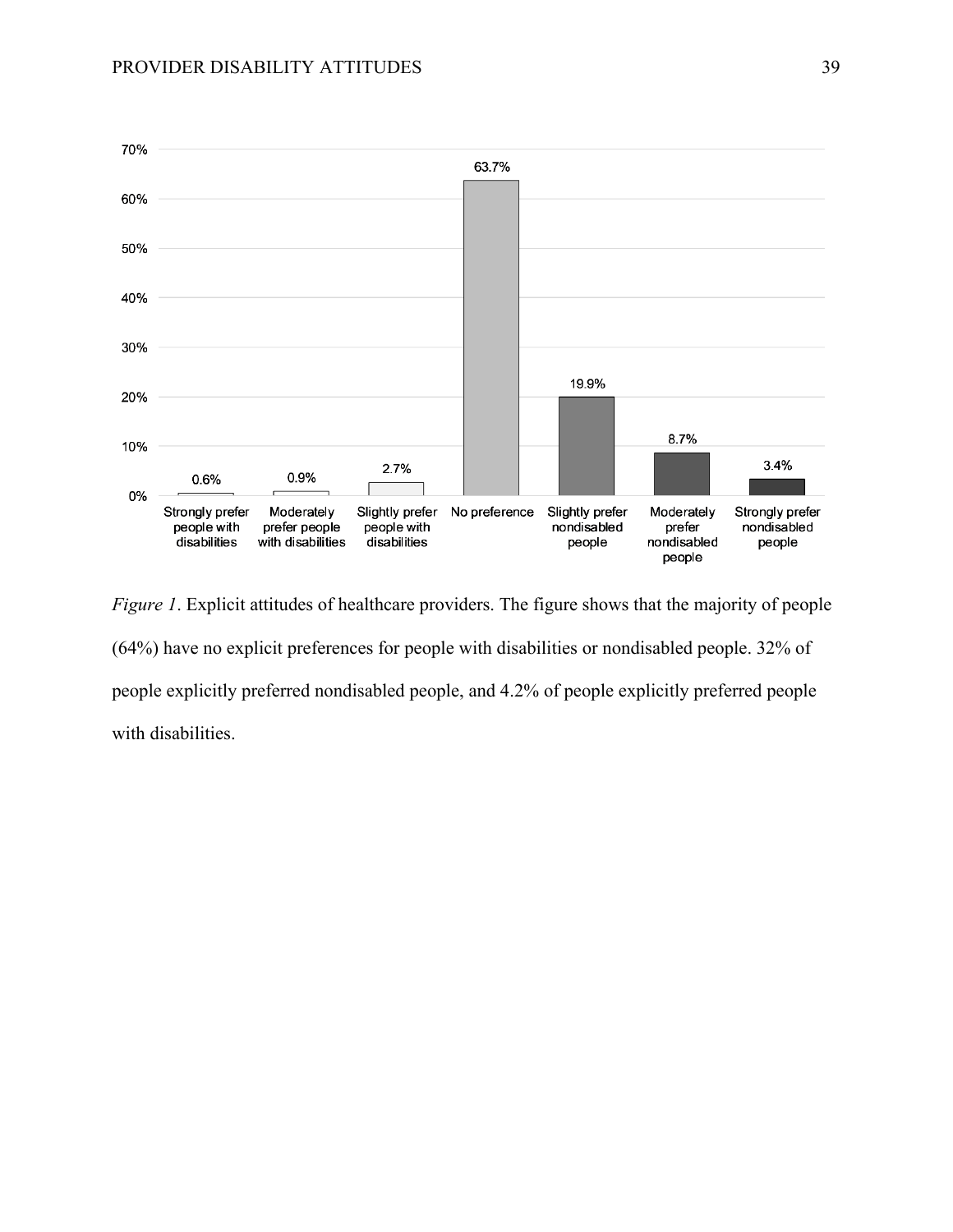

*Figure 2*. Implicit attitudes of healthcare providers. This figure shows the majority of people implicitly preferred nondisabled people (83%), whereas 6.6% of people implicitly preferred people with disabilities, and 11% had no preference.